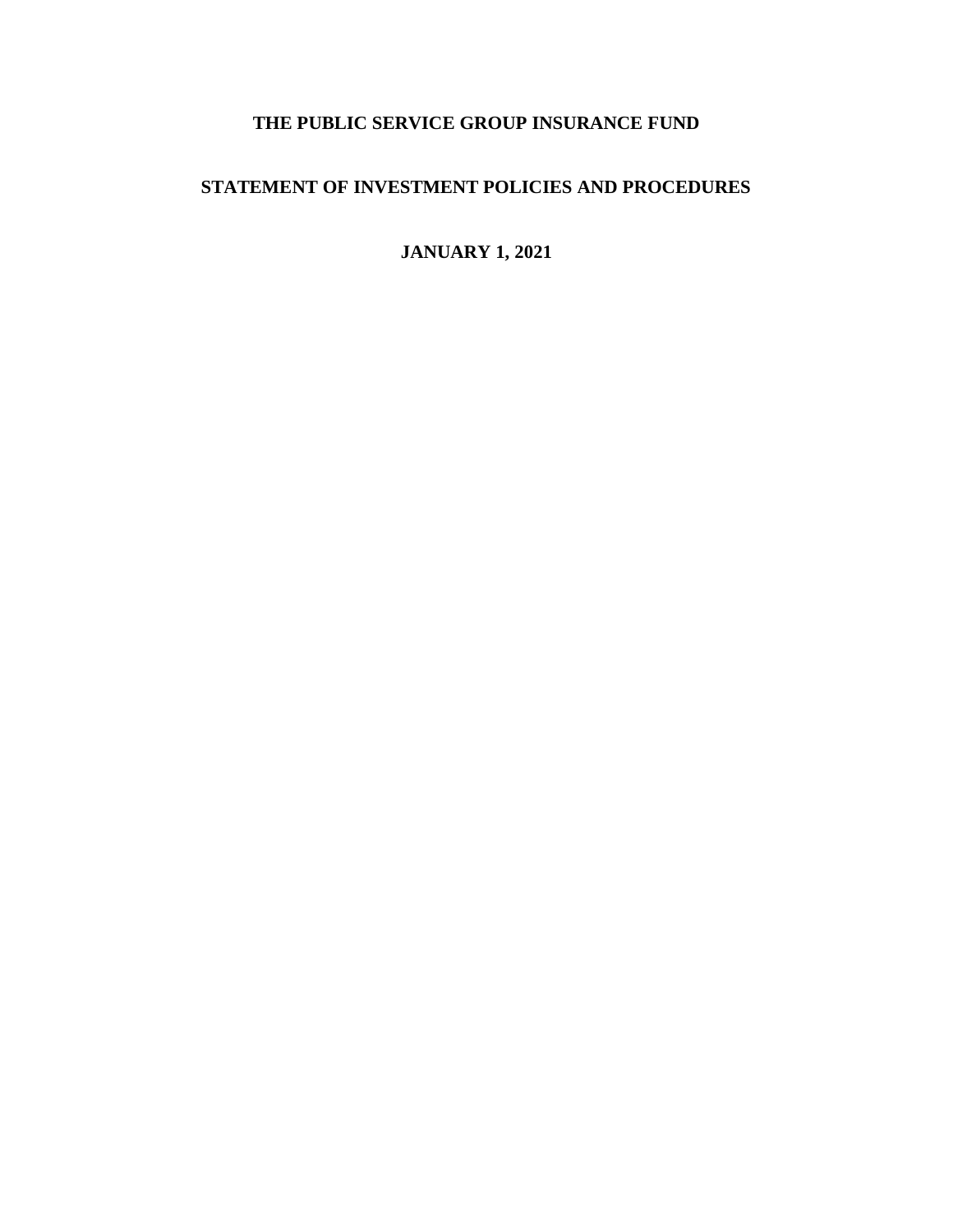# **TABLE OF CONTENTS**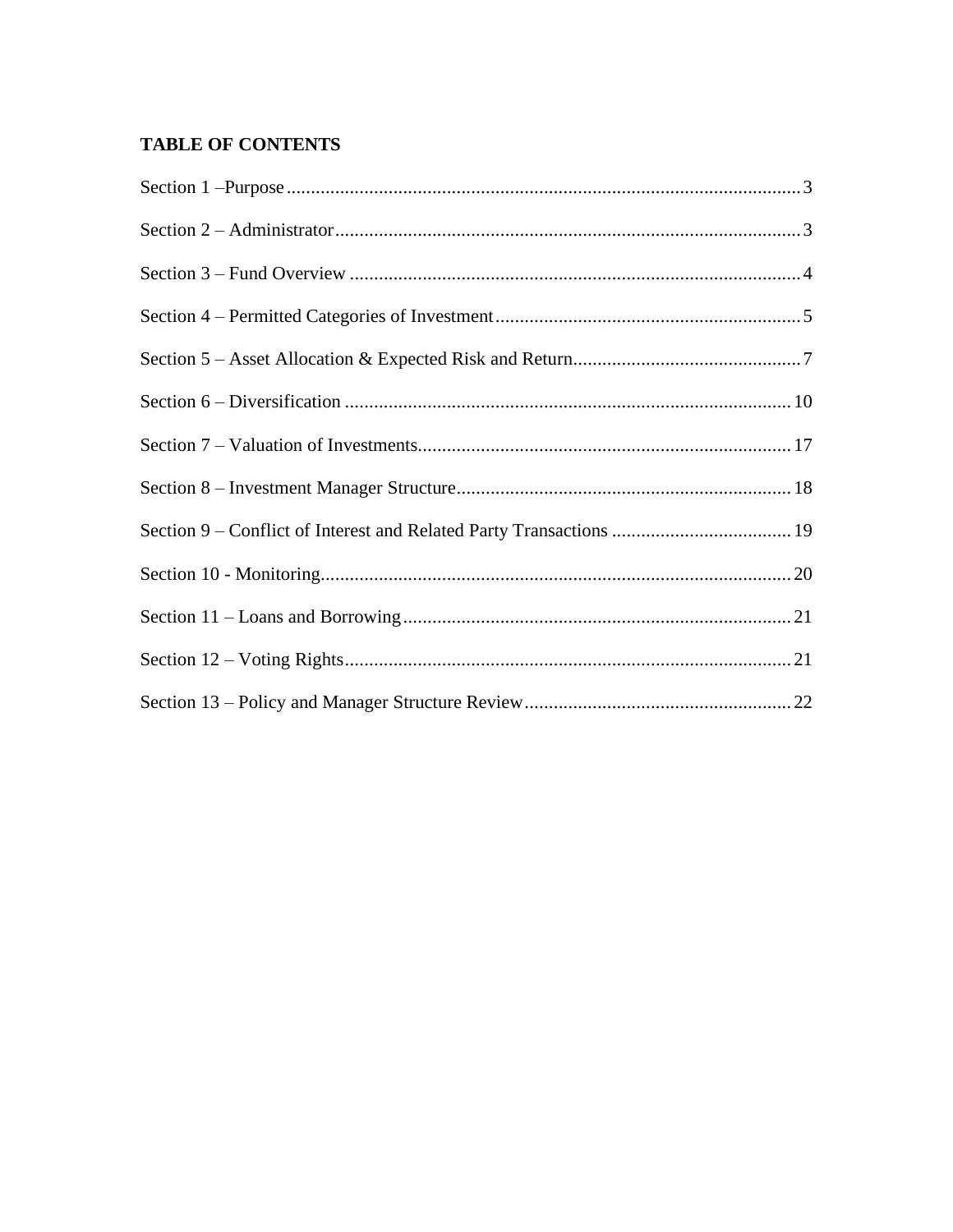#### **SECTION 1 – PURPOSE**

- 1.1 This statement of investment policies and procedures (the "Policy") applies to the group life insurance benefits financed by The Public Service Group Insurance Fund (the "Fund") established by the Public Servants Insurance Act (the "Act). The Public Servants Insurance Act provides group life insurance for public servants or certain classes of public servants or for such public servants and their dependents (the "Plan"). The Civil Service Superannuation Board (the "Board") is responsible for the administration of the Fund and the group insurance policies agreed to by representatives of the employees and the employers participating in the Fund as set out in insurance policies between the Government of the Province of Manitoba and the insurance company.
- 1.2 The Board, administers the Act under the supervision of the Minister of Finance, and is comprised of employee and employer representation plus a Chairperson appointed by the Government of the Province of Manitoba.
- 1.3 This Policy establishes investment principles and guidelines giving particular consideration to the type of Fund, its characteristics and its financial obligations**,** and defines the management structure and monitoring procedures adopted for the ongoing operation of the Fund. This Policy will be reviewed not less than annually by the Board in accordance with Article 13.
- 1.4 The Board, the Investment Committee, all staff of the investment division of the Board and all investment managers and other agents and advisors providing services in connection with the investment of the assets of the Fund shall accept and adhere to this Policy. References to a "Manager" in this Policy means either an investment professional on staff with the Investment Division of the Board and/or an external manager appointed by the Board, as the context requires.
- 1.5 A copy of this Policy and any amendments to it from time to time shall be delivered within 60 days to the Actuary for the Fund, the custodian, any agent employed by the CSSB who has anything to do with the administration of the Plan or in the administration and investment of the assets of the Fund (including Managers) and any other person or entity entitled to it

#### **SECTION 2 – ADMINISTRATOR**

- 2.1 The Board administers the Act and has ultimate responsibility for the prudent investment of the Fund. The Board is responsible for all aspects of the investment of the Fund, including developing and maintaining an investment policy, establishing and maintaining an investment manager structure, and monitoring investment results.
- 2.2 The authority for investment decisions has been delegated by the Act to the Investment Committee.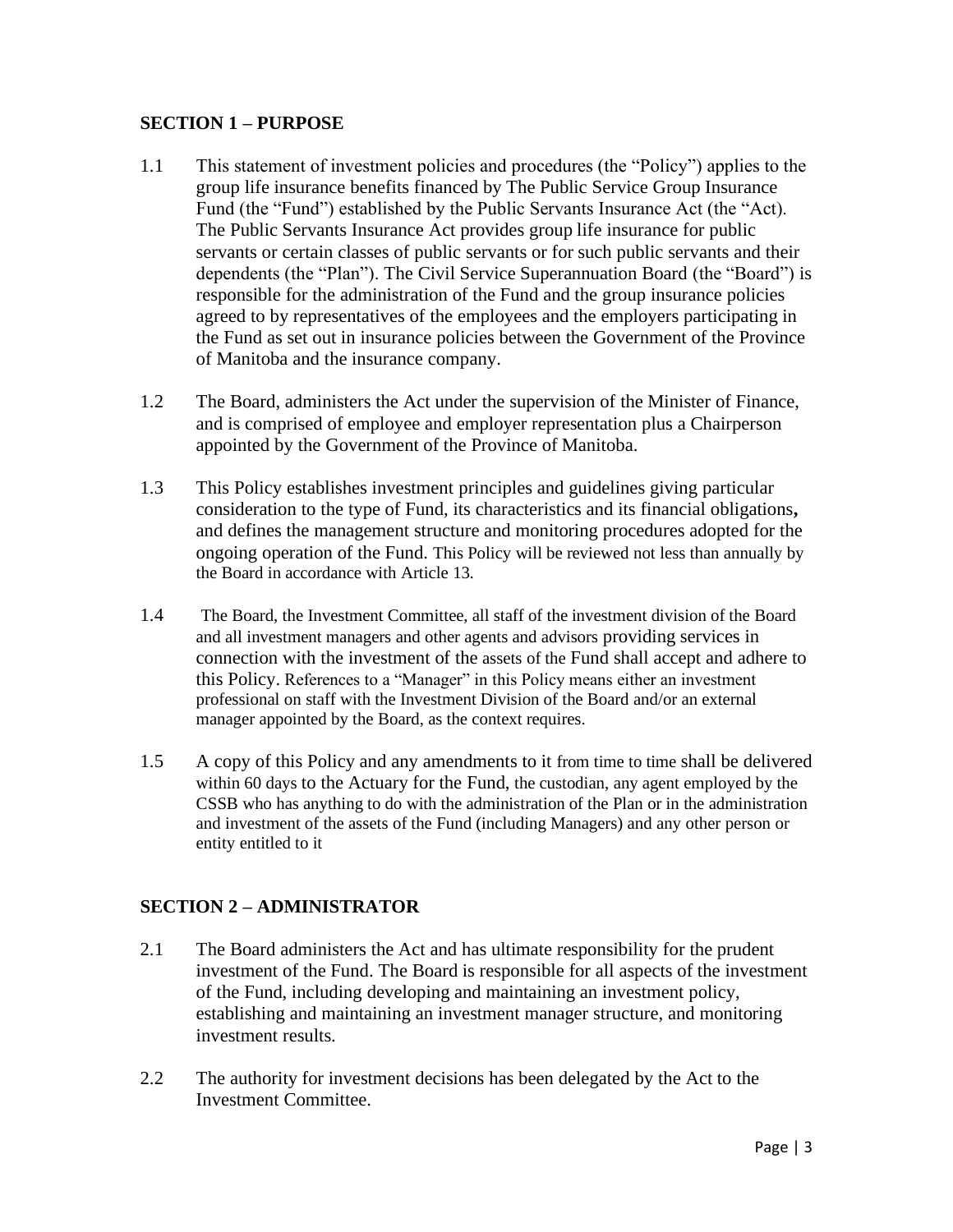2.3 The Board may adopt regulations that establish the delegated responsibilities and powers and the corresponding delegates. In the case of delegation regarding any aspects of this Policy, the reference to the Board or Investment Committee herein shall be interpreted as a reference to the appropriate delegate.

### **SECTION 3 - FUND OVERVIEW**

- 3.1 The Fund receives contributions for all members except those employees who are disabled or paid-up. These contributions are used to help finance benefits. The Board remits the agreed upon premiums to the insurer underwriting the insurance protection, and invests all amounts retained in the Fund for the liabilities and reserves in respect of employees. All credits and debits are charged to the appropriate part of the Fund.
- 3.2 The adequacy of the rates of contributions paid to the Fund by the members and employers for the Employee's Group Life Plan, the Accidental Death and Disablement Plan, and the Dependents' Group Life Plan are monitored by periodic Actuarial Valuations of the Fund.
- 3.3 The insurance protection is underwritten by the Insurer (Great-West Life). Administration of the Policy is handled by the Insurer. For each policy year, a refund or deficit is determined by the Insurer in respect of the experience of each Plan for that year. The net credits (premiums and interest on net cash flow) and debits (claims, charges for aggregate risk transfer protection, high pooling risk transfer protection, and retention charges) to the experience account for the period under review determine the excess or deficit for the policy year for each Plan. Any excess, which exists as a result of favourable claims experience, is refunded to the policyholder; any deficit is carried forward to the following policy year. Interest is added to any excess from the end of the policy year to the date the refund is paid by the Insurer. Interest is charges on any deficit from the end of the policy year to the date the deficit is recovered as a result of a subsequent excess.
- 3.4 The long-term cost of providing benefits is directly related to the return achieved by the Fund and the anticipated benefit level. Because the level of contributions is influenced by the Fund's investment return, the members have a direct interest in the Fund's investment performance.
- 3.5 The ongoing funded status of the Fund is also affected adversely or favourably by numerous non-investment factors including, inflation, mortality rates and benefit changes.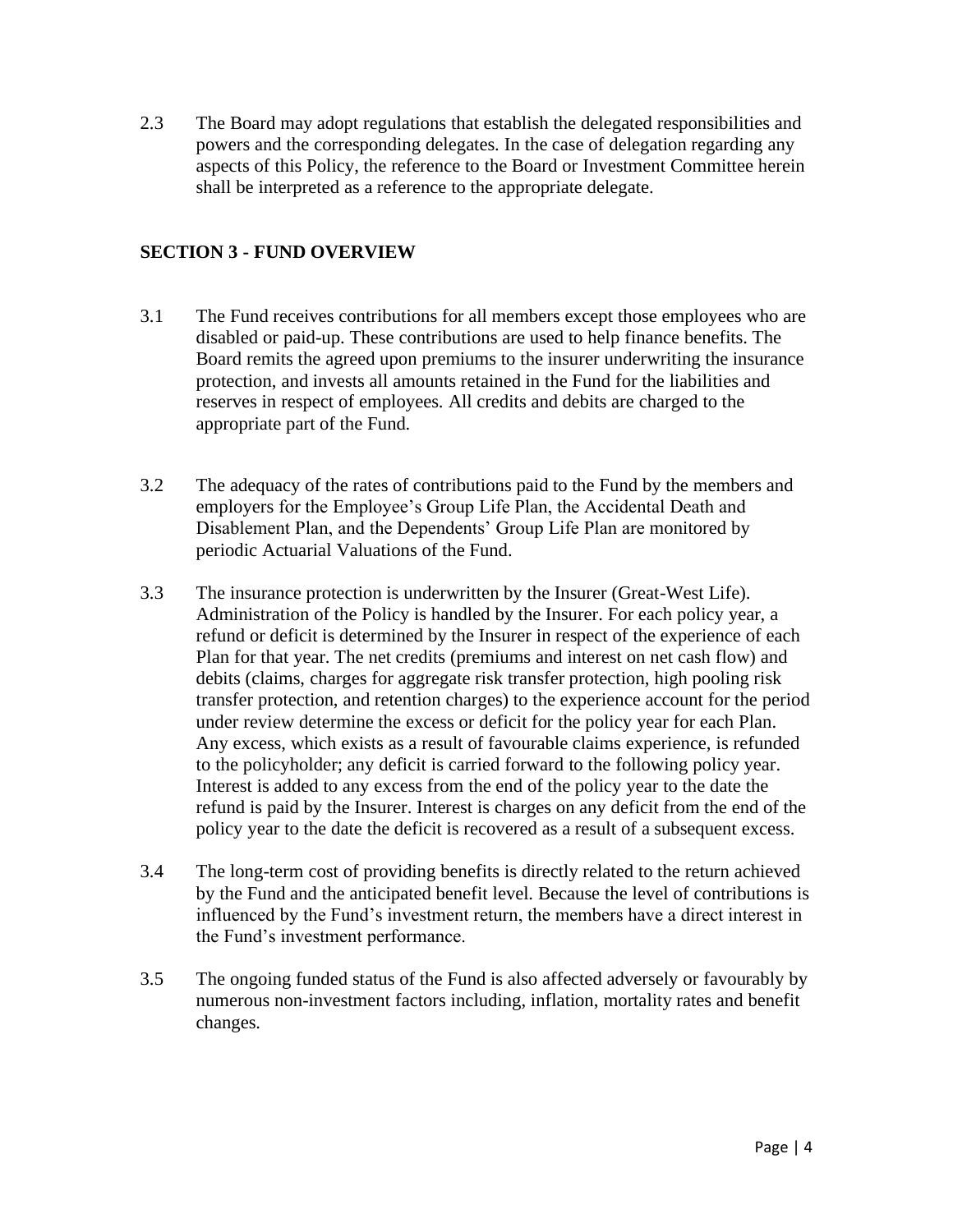- 3.6 The relationship between the government (Employer Advisory Committee) and its employees (Employee Liaison Committee) as it pertains to this Fund can be viewed as a partnership in which both parties have an interest in maximizing investment returns within appropriate risk parameters. This common interest results from the government as an employer wishing to have an up-to-date insurance Plans for its employees and from the employees' natural desire to improve benefits and/or minimize their costs. In the discussions between the Employee Liaison Committee and the Employer Advisory Committee regarding the benefit improvements to the Plan, the financial standing of the Fund as determined by the Actuary provides the objective determinant of any benefit improvements and any increased contributions.
- 3.7 In recognition of the Plans' characteristics, an average degree of risk in terms of short-term variability of returns may be tolerated in the Fund's investment in pursuit of longer term returns for the Fund.
- 3.8 The Board and the Investment Committee have a fiduciary responsibility to ensure the Fund's assets are invested to obtain the highest possible return commensurate with acceptable levels of risk. As such, non-financial considerations concerning investment opportunities cannot preclude the fiduciary obligation to seek the highest risk adjusted return. The Board is of the opinion that socially responsible corporate behaviour (encompassing, environmental, social and governance policies and procedures) in their operations may reduce the risk to long-term corporate profitability and investment performance.

#### **SECTION 4 – PERMITTED CATEGORIES OF INVESTMENTS**

- 4.1 Subject to other provisions of this Policy, the Fund may be invested in any or all of the following asset categories and subcategories of investments. These investments may be obligations or securities of Canadian or non-Canadian entities.
	- (a) common stocks, convertible debentures, share purchase warrants, depository receipts of Canadian or non-Canadian corporations or preferred securities and writing covered call options
	- (b) bonds, debentures, notes or other debt instruments (including asset-backed securities, mortgage-backed securities and hybrid debt instruments) of governments, government agencies, or corporations
	- (c) securities, whether debt or equity, public or private companies
	- (d) natural resource properties or participation rights
	- (e) guaranteed investment contracts or equivalent of insurance companies, trust companies, banks or other eligible issuers, or funds which invest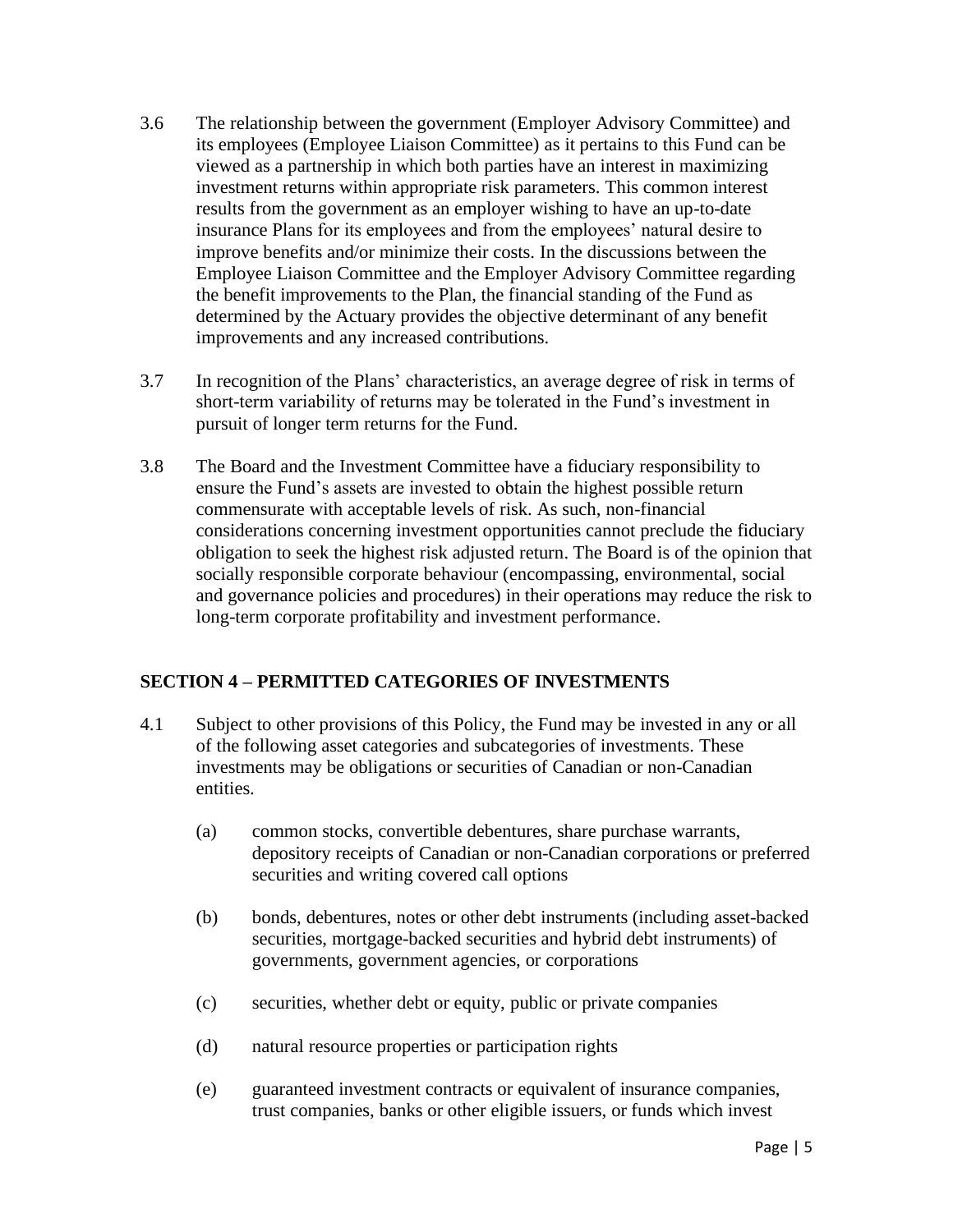primarily in such instruments

- (f) annuities, deposit administration contracts or other similar instruments regulated by the Insurance Companies Act (Canada) or comparable provincial law, as amended from time to time
- (g) term deposits or similar instruments issued or unconditionally guaranteed by trust companies or banks
- (h) cash, or money securities issued by governments, government agencies or corporations
- (i) mutual, pooled or segregated funds or other investment funds or participating debentures or shares of corporations and limited partnerships which may invest in any or all of the above instruments or assets subject to the pooled funds or investment funds.
- (j) private placements, whether debt or equity, of governments, government agencies or corporations;
- (k) units in real estate investment trusts and income trusts
- (l) investments or participation rights in venture capital;
- (m) securities of a real estate corporation, resource corporation or investment corporation (all as defined in the PBSR Investment Regulations) subject to compliance with this Policy and applicable law;
- (n) limited partnerships which invest in the debt or equity of private companies or private placements in the debt or equity of governments, government entities or corporations.
- (o) real estate.
- 4.2 Derivative instruments (i.e. financial instruments that derive their value by contractual relationships to other specific investments) may be employed to bridge the Fund's investment exposure, replicate the investment performance of a recognized market index on a non-leveraged basis or for other purposes deemed appropriate by the Investment Committee provided:
	- (a) the underlying investments would be permissible under this Policy
	- (b) their use will not create a net leveraged position for the Fund
	- (c) the derivative strategy has been specifically approved by the Investment Committee.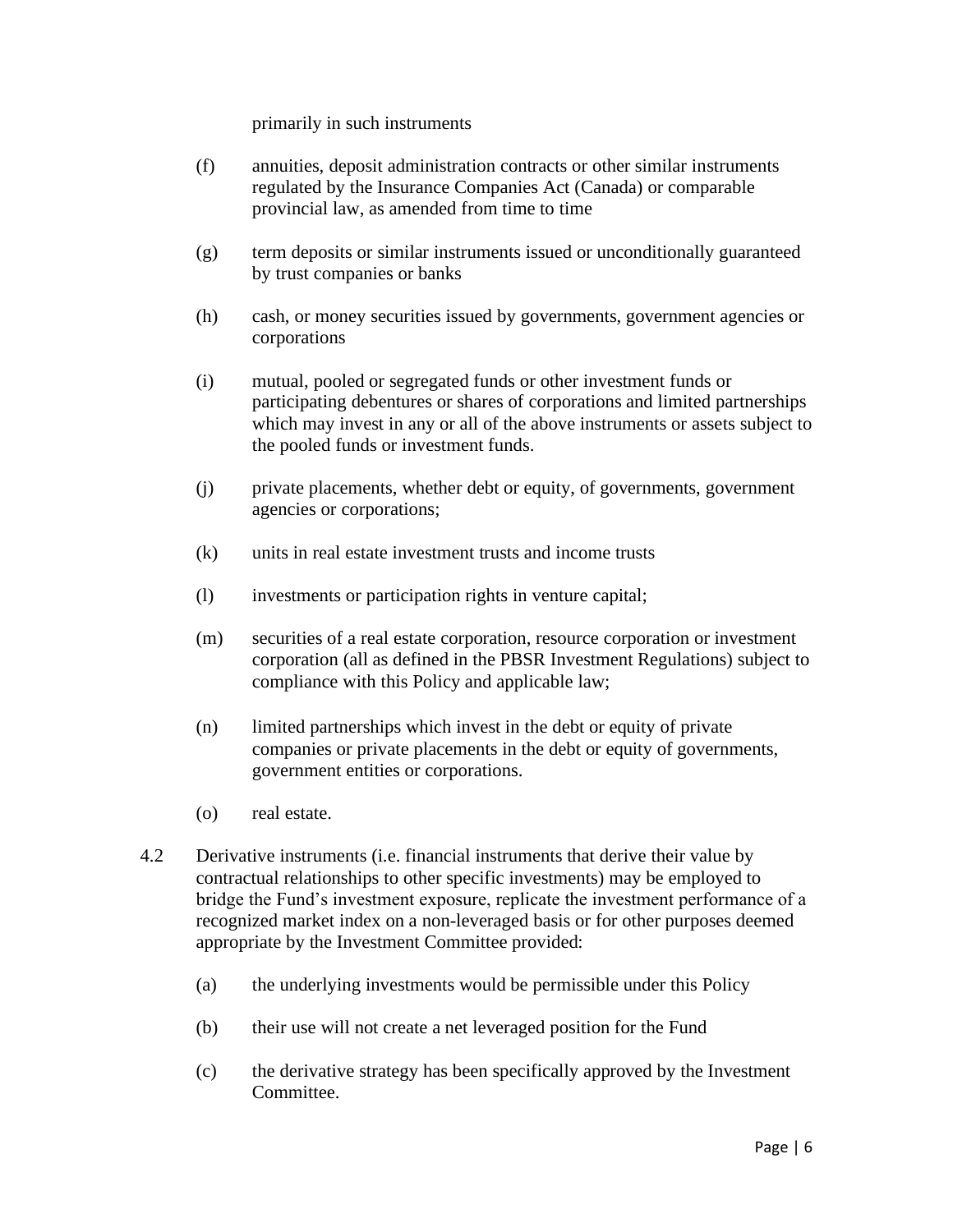Further, the portion of the Fund's investment exposures that is related to, or affected in any way by, derivative instruments shall not exceed 20% of the Fund at current market value.

Notwithstanding the foregoing, the use of forward currency contracts (with financial institutions that satisfy the credit standards of this Policy with respect to cash equivalents or fixed income investments) or the purchase of futures or options contracts (that are regularly traded on a recognized public exchange where market prices are readily available) in order to manage the currency risk inherent in investing a portion of the Fund outside of Canada is explicitly permitted.

Further in conjunction with the use of foreign currency contracts, the use of Repurchase Agreements ("Repo") is permitted. A Repo is a transaction whereby PSGIF transfers the custody of a bond holding to a counterparty bank in exchange for cash with the explicit agreement to repurchase the bond at the same price from the counterparty at an agreed upon expiry date plus interest. Repos allow for a flexible, low-cost, and safe way to manage cash for short periods of time and for cost minimization purposes. The cash raised from a Repo can only be invested in short-term investments as defined by Section 6.6.

Repurchase Agreements (Repos) and Reverse Repurchase Agreements (Reverse Repos) shall, in total, be limited to \$150 million, not have a term longer than 95 days per agreement and the maximum amount allowed per dealer is \$50 million.

- 4.3 The Fund may not invest in commodities or derivative instruments related thereto, or in collectibles.
- 4.4 No investment shall be made which is not permitted by the Act.
- 4.5 The Fund shall not, directly or indirectly, be invested in securities of a listed person as defined by the United Nations Suppression of Terrorism Regulations, or loaned to or used for the benefit of such a person.

#### **SECTION 5 – ASSET ALLOCATION & EXPECTED RISK AND RETURN**

- 5.1 Based upon the characteristics of the Fund described in Section 3, the Board has determined, on the recommendation of the Investment Committee, that the policy allocation and ranges as set out below best achieve the objective of the Fund to secure the Plans' benefits and to earn a reasonable return on investments. Over the long-term, the allocation should approximate the "normal" percentages (the Policy Mix). The actual asset mix shall be maintained within the ranges set out in clause 5.6.
- 5.2 The Policy Mix was adopted by the Board on the recommendation of the Investment Committee after evaluating alternative mixes relative to the primary objective of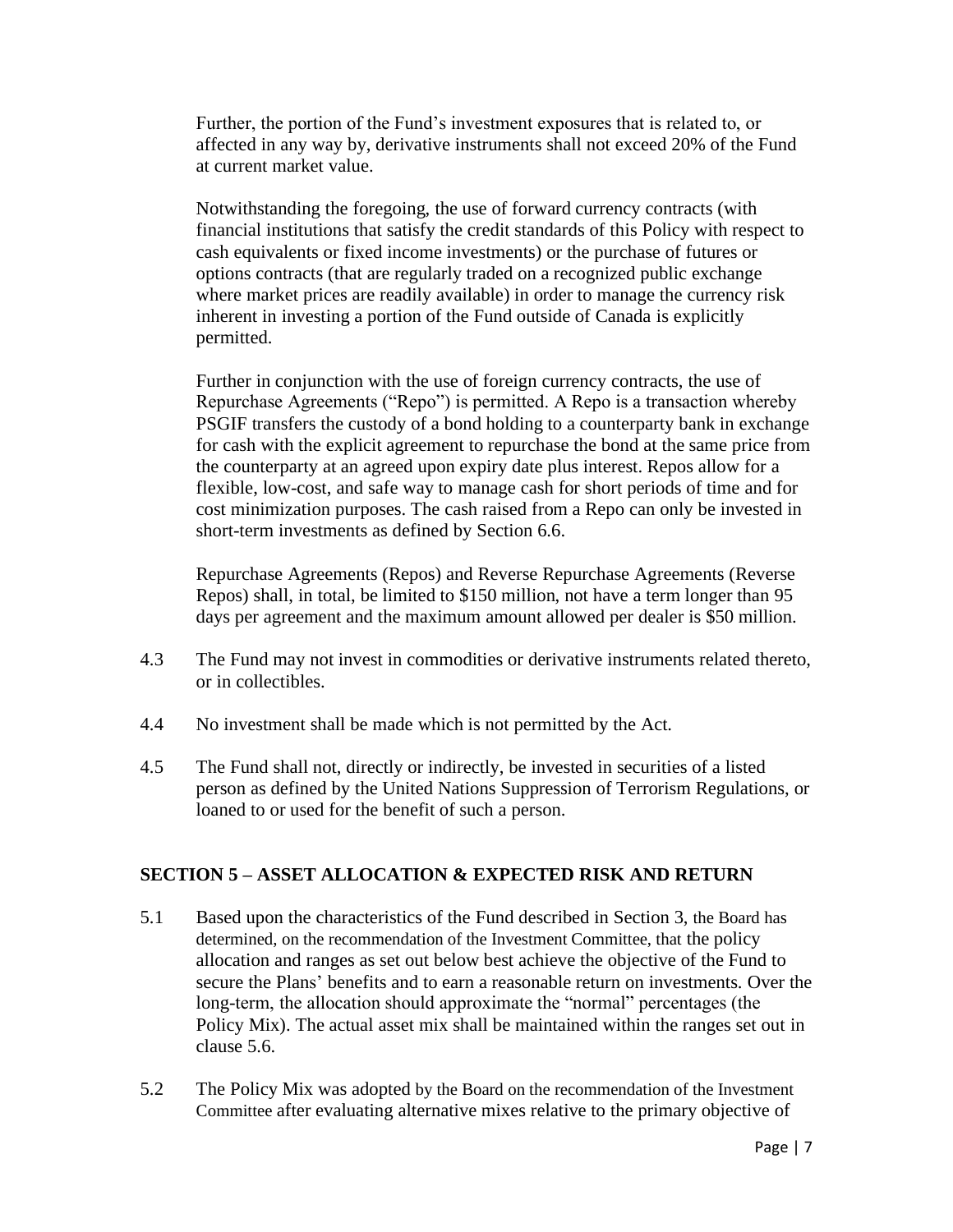the Fund, other financial criteria and practicality of implementation given prevailing market conditions. Factors taken into account included the expected range of capital market returns in the future and the risk tolerance of the Board.

5.3 The investment policy requires a long-term focus to ensure future Plans' liabilities can be met.

The Fund's investment policy has the following objectives:

- A. To ensure the Fund has sufficient assets to meet future benefit obligations.
- B. To optimise the risk/return relationship among Fund investments.
- C. To generate sufficient cash flow to meet benefit payments.
- 5.4 The primary objective is to achieve a return over and above the following asset mix benchmark over a 4-year rolling time period:

| <b>Asset Class</b>            | Representative Index                                                                             | Weight |
|-------------------------------|--------------------------------------------------------------------------------------------------|--------|
| Cash & Cash Equivalents       | FTSE/TMX 91 Day Cdn. T-Bill Index                                                                | 1 %    |
| <b>Fixed Income</b>           | FTSE/TMX Universe Bond Index                                                                     | 13.84% |
|                               | FTSE/TMX Long Term Bond Index                                                                    | 6.66%  |
| <b>Canadian Equities</b>      | S&P/TSX Composite                                                                                | 11.5 % |
| U.S. Equities                 | 55% S&P 500 Total Return/                                                                        | 17.5%  |
|                               | 25% iShare Core US S&P 500 ETF (IVV)/                                                            |        |
|                               | 10% iShares Russell Mid-Cap ETF/                                                                 |        |
|                               | 10% S&P 500 Low Volatility High Dividend                                                         |        |
| <b>International Equities</b> | Morgan Stanley Capital International World                                                       |        |
|                               | Index ex U.S. & Canada                                                                           | 23%    |
| <b>Real Estate</b>            | IPD Canadian Universe: Excluding Super Regional                                                  |        |
|                               | Malls & Grade A Offices                                                                          | 11.5%  |
| <b>Private Equity</b>         | 3%                                                                                               |        |
|                               | New investments will use a benchmark                                                             |        |
|                               | of 0% for years 1 and 2 and for years 3 and onward will<br>use the MSCI All World Index $+2\%$ . |        |
| Private Credit                | CSSF's Annual Actuarial Required Rate of Return                                                  | 5%     |
|                               |                                                                                                  |        |
| Infrastructure                | CSSF's Annual Actuarial Required Rate of Return                                                  | $7\%$  |
|                               |                                                                                                  | 100%   |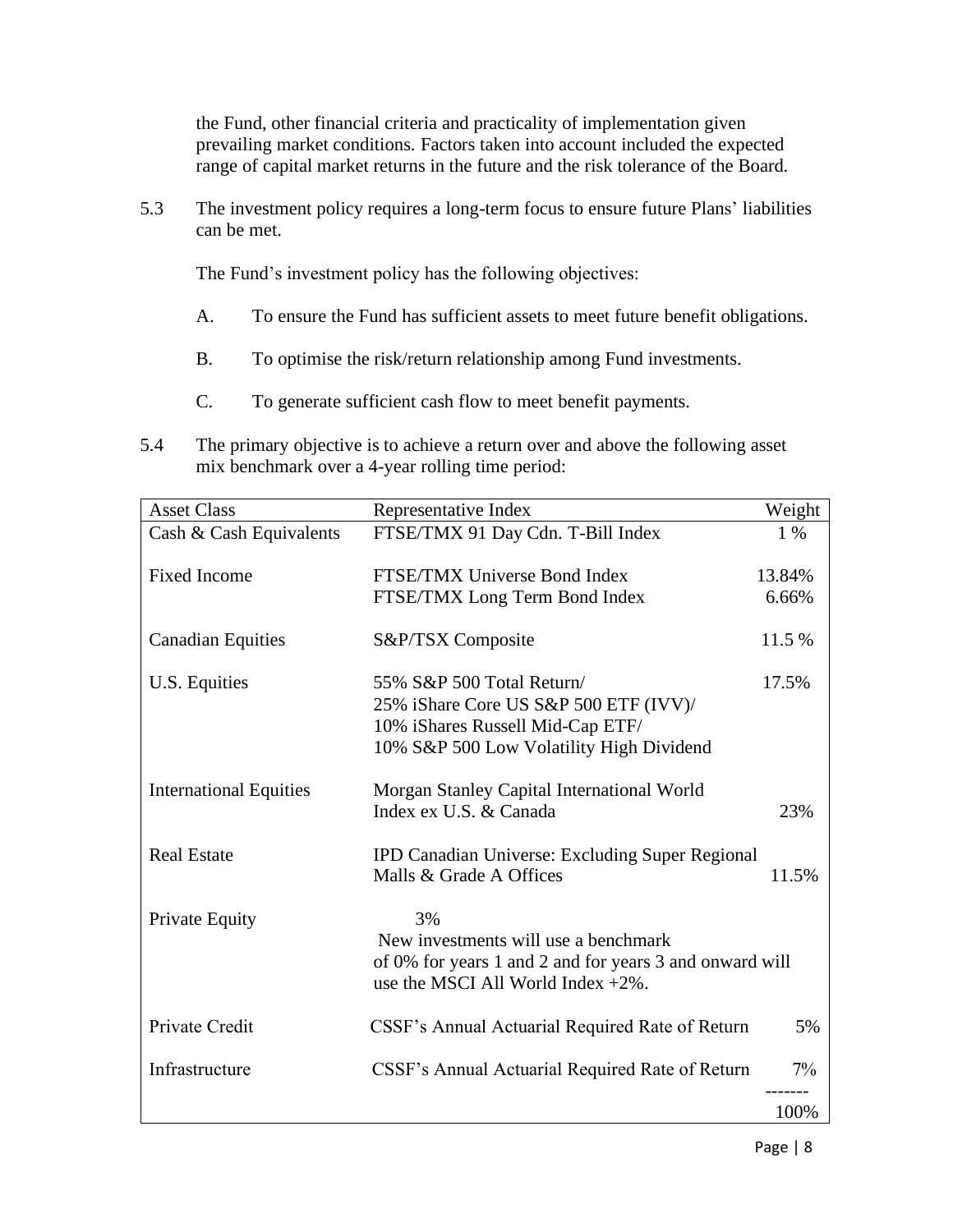A secondary objective for the Fund is to achieve a long-term rate of return of nominal net 5% per annum. These objectives should be viewed as an average annual compound rate to be sought over a 4-year rolling time period.

5.5 The risk inherent in the investment strategy over a market cycle is three-fold. There is a risk that the market returns will not be in line with expectations. Another risk is that the expected added value of active management over passive management will not be realized over the time period prescribed in each Manager's mandate. There is also the risk of annual volatility in returns which means that in any one year the actual return may be very different from the expected return or even negative.

| <b>Component Asset Classes</b> | <b>Percentage of Fund at Market Value</b> |                |                |
|--------------------------------|-------------------------------------------|----------------|----------------|
|                                | <b>Normal</b>                             | Range          |                |
| <b>Fixed Income</b>            | <b>Allocation</b>                         | <b>Minimum</b> | <b>Maximum</b> |
| Bonds(1)                       | 20.5%                                     | 15%            | 30%            |
| Cash & Cash Equivalents $(2)$  | $1\%$                                     | 0%             | <u>5%</u>      |
| <b>Total Fixed Income</b>      | 21.5%                                     | 15%            | 35%            |
| <b>Equities - Public</b>       |                                           |                |                |
| Canadian Equities (3)          | 11.5%                                     | 5%             | 15%            |
| U.S. Equities $(4)$            | 17.5%                                     | 12%            | 22%            |
| International Equities (4)     | 23%                                       | 18%            | <u>28%</u>     |
| <b>Total Equities - Public</b> | 52%                                       | 35%            | 65%            |
| <b>Alternatives</b>            |                                           |                |                |
| Real Estate (5)                | 11.5%                                     | 7%             | 17%            |
| Private Equity (6)             | 3%                                        | 0%             | 8%             |
| Private Credit (7)             | 5%                                        | 0%             | 10%            |
| Infrastructure $(8)$           | 7%                                        | 0%             | 12%            |

#### 5.6 **Policy Allocation and Ranges:**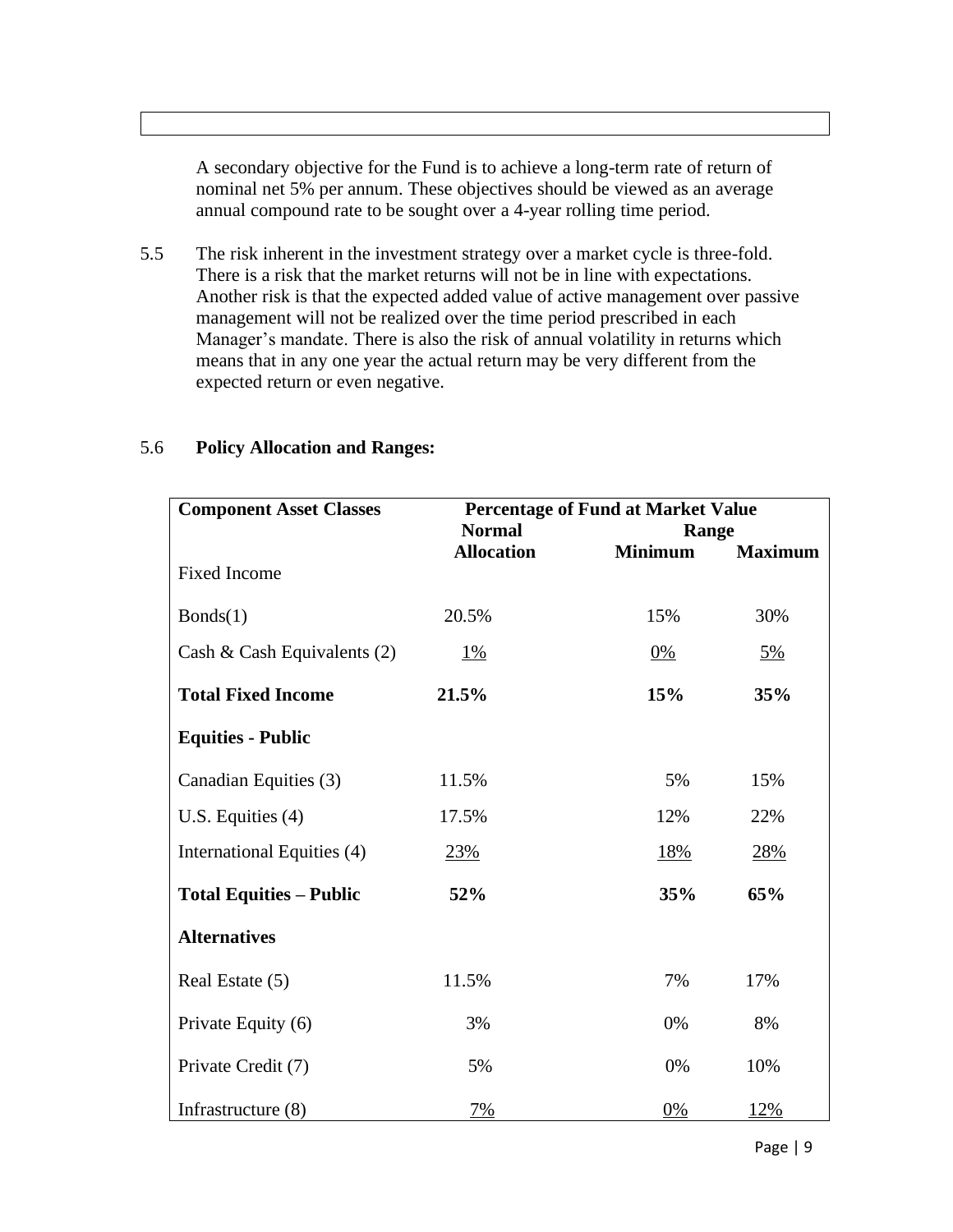| Total Alternatives | 26.5% | 10% | 35% |
|--------------------|-------|-----|-----|
|                    |       |     |     |

- (1) Debt securities of Canadian or non-Canadian issuers including mortgages and Real Return bonds with over one-year term to maturity eligible for investment by insurance funds as Canadian content.
- (2)Cash or liquid fixed-income investments with term to maturity of one year or less and variable rate securities.
- (3)Common shares, convertible debentures, preferred shares, income trusts, miscellaneous equities or similar instruments issued by Canadian corporations.
- (4)Common shares, convertible debentures, preferred shares or similar instruments of non-Canadian corporations.
- (5) Primarily income-producing real estate properties in Canada.
- (6), other resource properties and non-listed equity investments
- (7) Non-listed issues of debt such as corporates, real estate financing, infrastructure financing, lease financing
- (8) Primarily large-scale assets/project that are fundamental to a modern industrialized economy. Examples include pipelines, roads, bridges, tunnels, schools, hospitals and other government related services.
- 5.7 Cash and money market instruments may be held from time to time as short-term investment decisions or as defensive reserves within the portfolios for each asset class at the discretion of the Managers within the constraints prescribed by their mandates.

#### **SECTION 6 – DIVERSIFICATION**

- 6.1 Risk of price fluctuations within asset classes, and the uncertainty of future economic and investment scenarios, dictate that prudent diversification be undertaken through investment in asset classes whose expected return correlations provide overall risk reduction for the Fund.
- 6.2 Within each asset class, the Chief Investment Officer shall ensure that a prudent level of diversification is maintained, subject to the following limits based on market value.
- 6.3 Investment opportunities in Manitoba, Canada will be given preference over those in other Provinces or other countries, all other factors being equal.
- 6.4 **Conventional Bonds**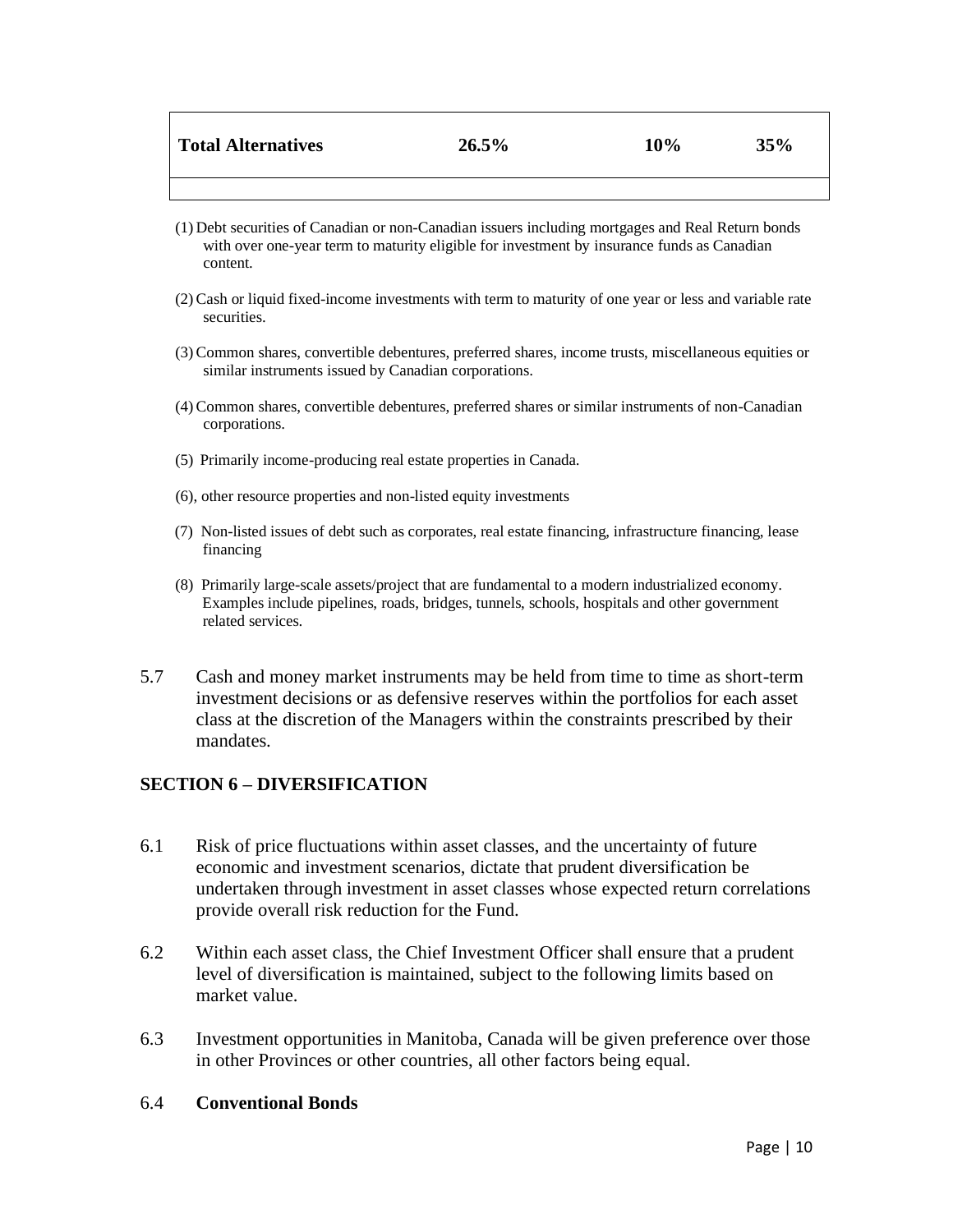In respect of the conventional bond content of the Fund:

- (a) All bond investments will be investment grade (BBB- or higher) at the time of purchase.
- (b) Purchase of non-investment grade (less than BBB-) requires Investment Committee approval.
- (c) Quality standards for bond investments shall be as follows:

| <b>Quality Standards for Conventional Bond Investments (Total All Issuers)</b> |           |  |
|--------------------------------------------------------------------------------|-----------|--|
| Debt Rating                                                                    | Maximum % |  |
| A- or higher                                                                   | No Limit  |  |
| Less than A-                                                                   | 20%       |  |
|                                                                                |           |  |

All debt ratings refer to the ratings of Standard & Poor's, Dominion Bond Rating Service or Moody's unless otherwise indicated, however, equivalent ratings by another major credit rating agency can be used. In the case of split rated securities, the average credit rating will be used as defined under rule 4.4 in the FTSE TMX Canada Universe Rating Methodology. Investments shall be diversified appropriately among industry groups.

If a bond holding is downgraded to below investment grade (lower than BBB-), it will be reported to the Investment Committee and reported as out of compliance. If the bond holding is not sold once it is downgraded to below investment grade, the Investment Committee must be presented with a plan for its continued holding or eventual disposition.

- (d) Not more than 10% of the Bond Portfolio shall be invested in any single issuer that is rated A- or higher.
- (e) Not more than 5% of the Bond Portfolio shall be invested in any single issuer that is rated below A-.
- (f) Securities in the Bond Portfolio denominated in currencies other than the Canadian dollar, whether swapped or unswapped, shall be limited to 10% of the Bond Portfolio.
- (g) The maximum investment in Mortgage-Backed/Asset-Backed (MBS/ABS) securities or those secured by real estate shall be 20% of the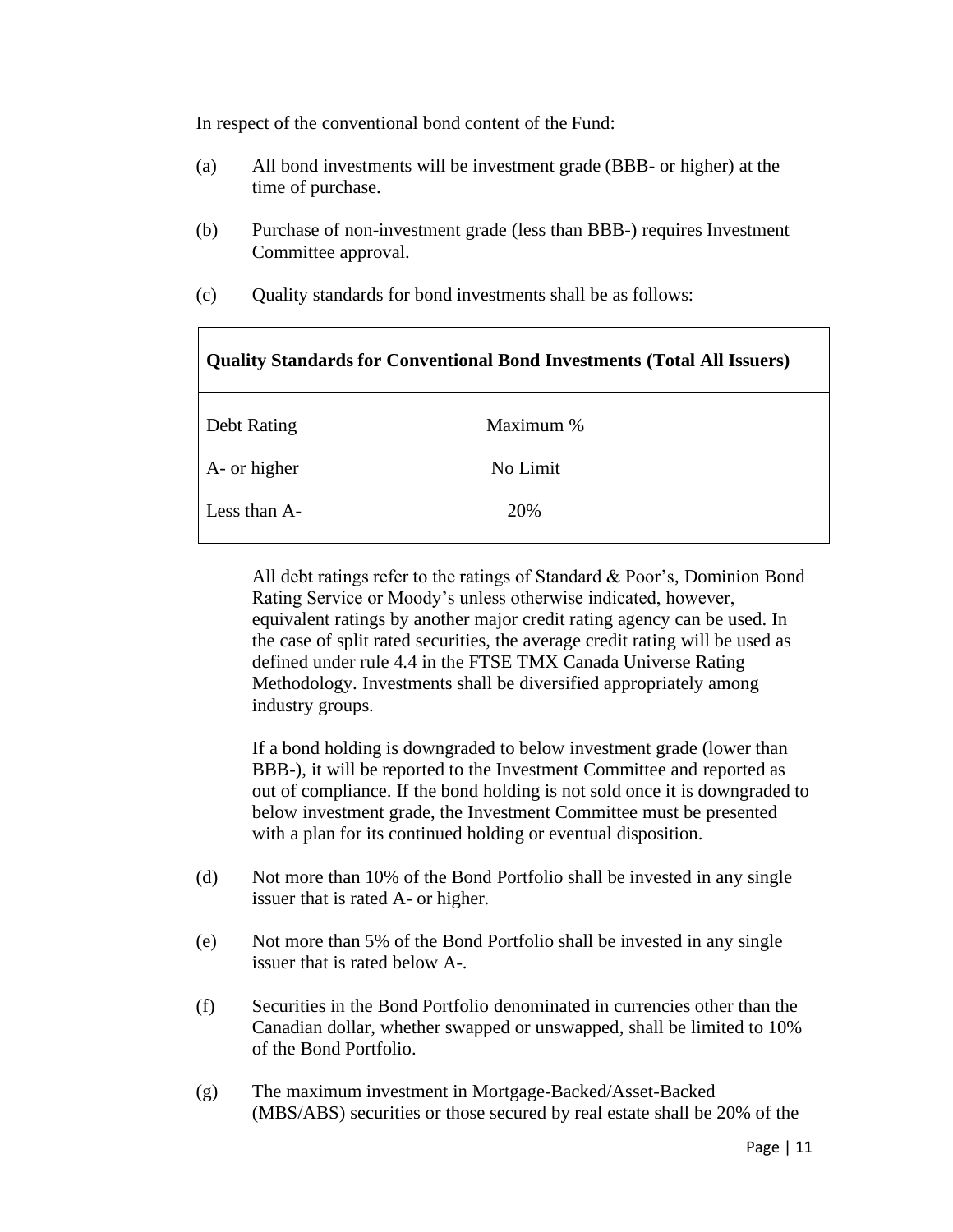Bond Portfolio. MBS securities shall be classified as Government of Canada exposure if the mortgages underlying the security are insured by an agency of the Government of Canada or if the security is guaranteed by the Government of Canada or one of its agencies. ABS securities shall be classified as corporates.

- (h) All securities in the Bond Portfolio shall be readily marketable.
- (i) The allowable modified duration range of the Bond Portfolio is the benchmark modified duration plus or minus 3.5 years. As of December 31, 2020, the benchmark modified duration was 10.84 years.

# 6.5 **Real Return Bonds**

Real return bonds are debt instruments whose coupon interest and**/**or principal are adjusted for inflation. Given the limited range of coupons and current small float in Canada that restricts their liquidity; real return bonds shall not comprise more than 20% of the market value of the fixed income portion of the Fund.

#### 6.6 **Short-Term Investments**

- (a) Any short-term portion of the Fund or of an equity or debt portfolio shall be invested in readily marketable securities with a term to maturity of no more than one-year, variable rate securities or held in cash.
- (b) All short-term investments shall be rated at least A-2, or better by S&P and shall be selected from a list of borrowers approved by the Investment Committee up to the maximum amounts approved for each borrower.

# 6.7 **Equities**

In respect of the total equity content of the Fund (being comprised of Canadian equities, U.S. equities and international equities,) and including any cash reserves:

- (a) Not more than 10% of the outstanding shares (i.e. total capitalization) shall be invested in the common shares, preferred shares or other equity issues of any one corporation.
- (b) Canadian equity investments shall be diversified appropriately among industry groups.
- (c) Non-Canadian holdings shall be broadly diversified by region, country and industry and shall exclude non-traded investments.
- (d) No single holding shall represent more than 10% of any single Manager's portfolios of holdings managed on behalf of the Fund.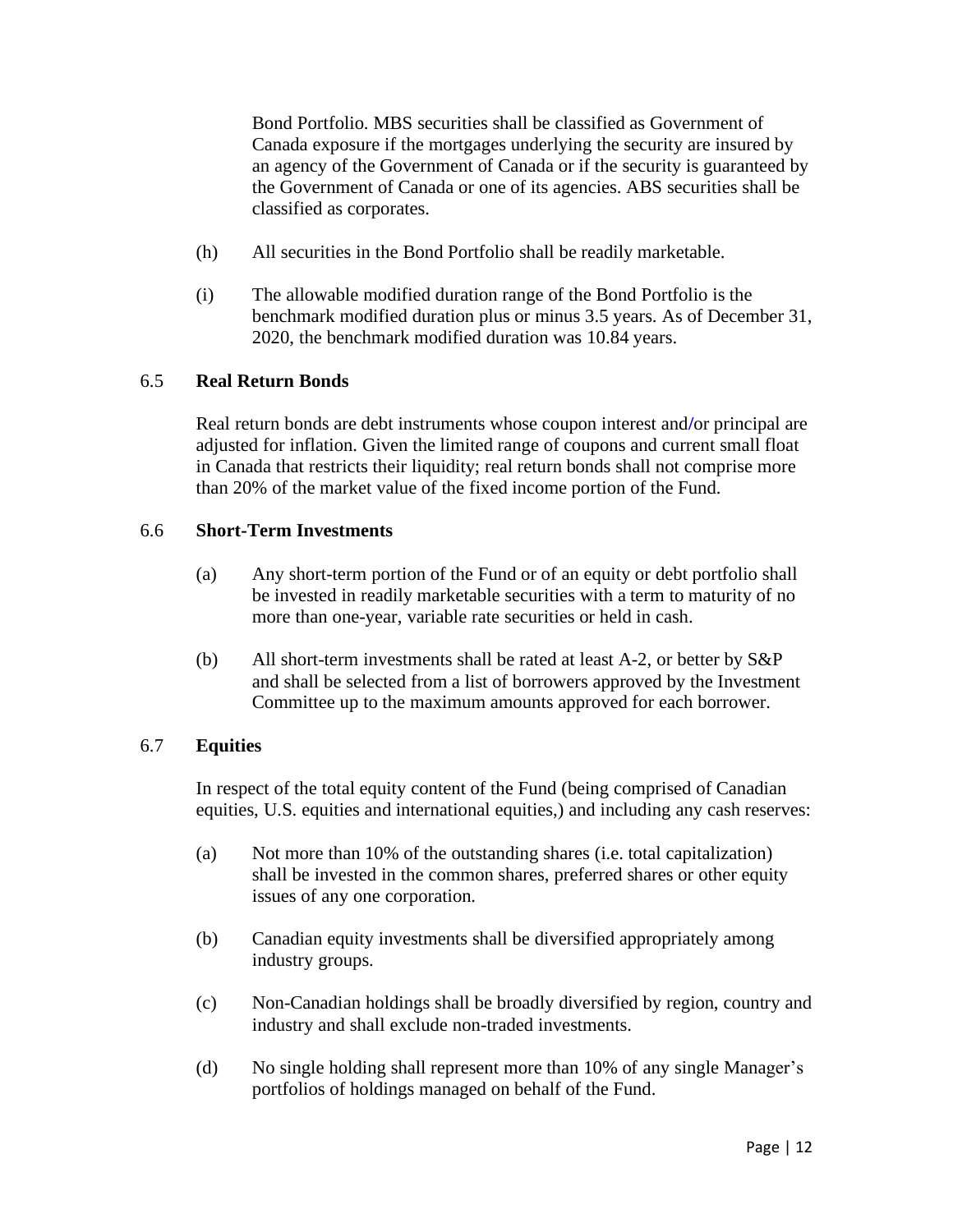- (e) Not more than 9% of the market value of the Fund may be invested in the International Equity Pooled Fund. The Board shall monitor, or cause to be monitored, the contents of such pooled fund for its degree of compliance with the policies and principles in this Policy, and may make or cause to be made such changes as are deemed appropriate to meet the objectives of this Policy
- 6.8 Investments may be made in the above asset classes either directly, or by holding units of pooled or segregated or other investment funds investing in one or more of the asset classes. The Board shall monitor, or cause to be monitored, the contents of such pooled or other investment funds in which the Fund holds an investment for their degree of compliance with the policies and principals in this Policy, and may make or cause to be made such changes in their choice of pooled funds or other investment funds as are deemed appropriate to meet the objectives of this Policy.

#### 6.8 **Private Equities**

In respect of the Private Equity content of the Fund:

- (a) This component of private equity can include oil and gas properties, other resource properties and non-listed equity investments.
- (b) Investments in private equity assets can be made in a diversified fund, limited partnership or by investing directly in assets by co-investing with partners.
- (c) Excluding an investment in a Fund or Limited Partnership, no single investment in a private equity asset will represent more than 1% of the market value of the Fund measured at the time of the investment in such private equity asset unless approved by the Investment Committee.
- (d) Not more than 8% of the market value of the Fund shall be invested in private equities.

#### **6.9 Private Credit**

In respect of the Private Credit content of the Fund**:**

- (a) Well diversified portfolio mainly constituted by managers of limited partnerships with potential for co-investment in direct loans.
- (b) Credit investments in non-listed private corporations (most typically midmarket), real estate financing, lease financing.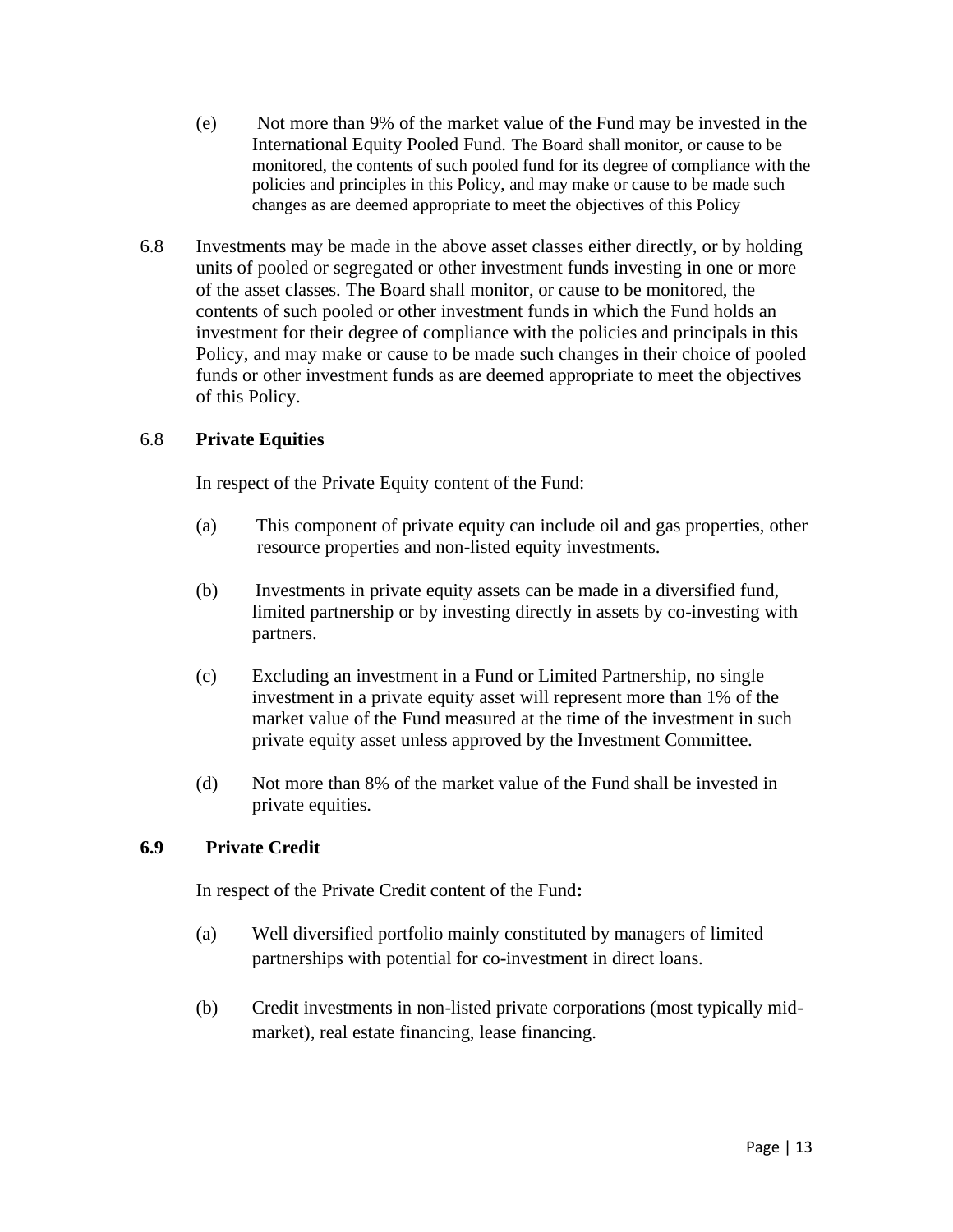- (c) Typically shorter term investments with the tenor of loans typically at 3 years and fund life of 7 years.
- (d) Excluding an investment in a Fund or Limited Partnership, no single investment in a private credit loan will represent more than 1% of the total fund measured at the time of the investment.

#### 6.11 **Real Estate**

In respect of the Real Estate content of the Fund, excluding mortgage investments:

- (a) Properties shall be broadly diversified by property type and location with preference given to larger urban centres.
- (b) A development project means a real estate investment that comprises the acquisition of land for the purpose of constructing one or more building(s) and improvements on the land or re-developing or re-purposing the land through substantial renovation of existing building(s) and improvements and/or new construction. The construction and/or renovations of the building(s) and improvements are intended to create further value to the real estate investment. An investment is no longer deemed to be a development project when it has been certified by the project architect as being substantially complete and 75% leased and or sold.
- (c) For development projects where the fund owns a controlling interest then a fixed price general contract or fixed price sub contracts with a fixed project management contract for no less than 70% of project hard and soft costs with a reputable general contractor project manager and subcontractors shall be utilized .All hard and soft construction costs shall be reviewed by a quantity surveyor ( QS ) prior to construction commencement for budget adequacy and construction draws. To the extent that a project exceeds a pre-approved budget and contingency prior to 50 % completion then an information item will be presented to the CIO. In the event that a contractor invokes a force majeure clause then the portfolio manager will inform the Investment Committee of the changes.
- (d) In the event that the fund acquires lands to be held for future development or redevelopment which results in the successful repurposing, rezoning or densification of the property, an independent third-party appraisal shall be performed to determine market value.
- (e) For development projects where the fund owns a controlling interest, assets shall remain at cost until such time as they have achieved substantial completion and occupancy (75% leased or sold). Following substantial completion and substantial occupancy an independent thirdparty appraisal shall be conducted.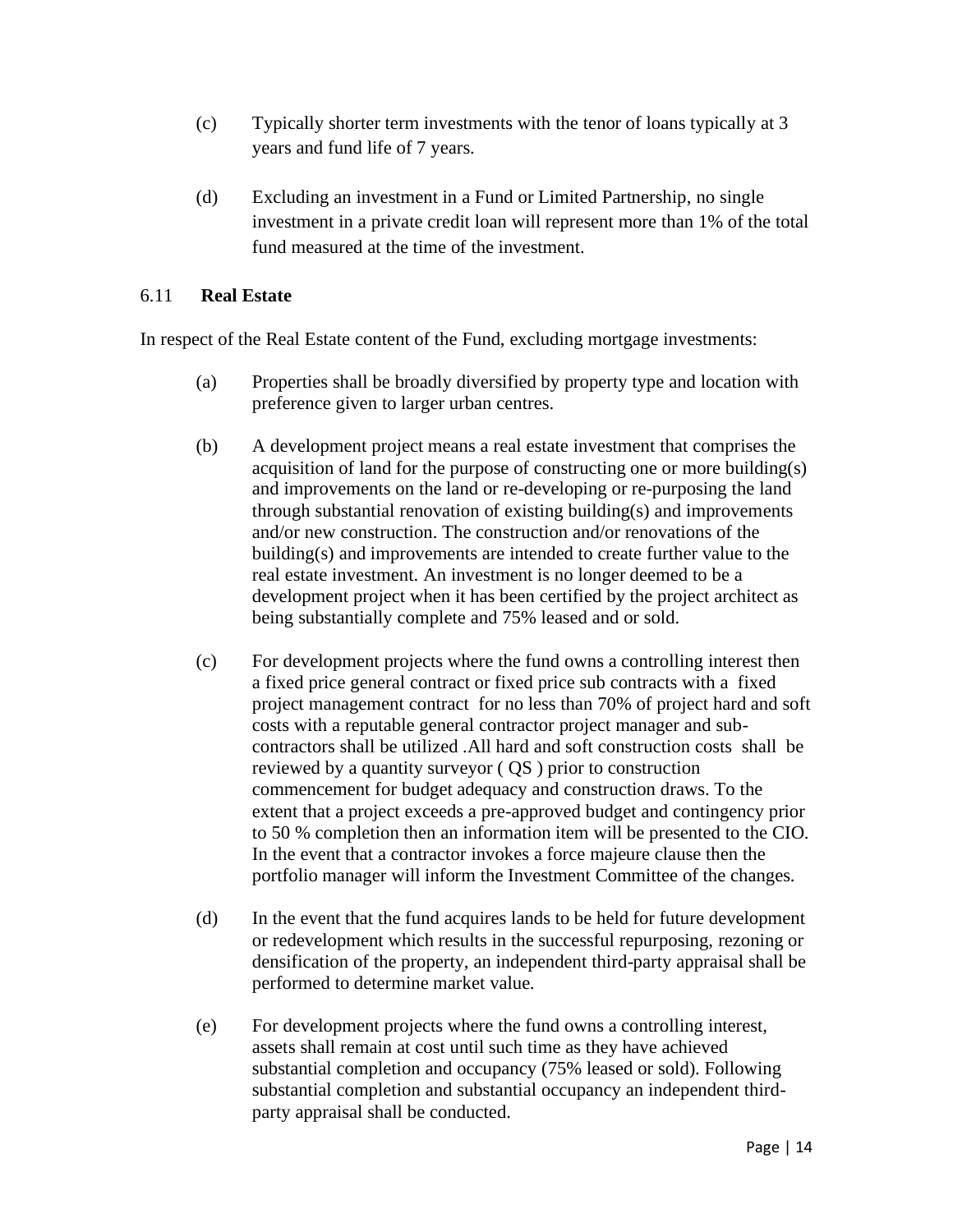(f) In the event that a development project has not achieved substantial occupancy (75% leased or sold) within one year of the project achieving substantial completion as determined by the Fund's QS, then a third-party appraisal shall be secured to determine its market value and the development project shall no longer be included in the calculation of development projects within the real estate portfolio.

For properties within funds, corporations, limited partnerships, or indirectly held wherein the fund holds a minority interest, the portfolio manager shall be permitted to use internally prepared values by the fund's Asset Manager for the properties on an annual basis.

- (g) Cross collateralization of existing property held within the portfolio, guarantees, or subscription agreements for follow on equity of the legal entities that hold title to the properties within the portfolio, may be permitted as required by lenders for property financings for the purchase of property, redevelopment of new or existing property or development of property within the real estate portfolio .
- (h) Investments in a single property shall be limited to 1% of the market value of total plan assets. In the event that a property exceeds this limit then it shall be regularized by way of information item presented to the Investment Committee.
- (i) Investments shall be limited to holdings that are held through limited liability corporations or bare trustees and wherever possible shall be nonrecourse to the Plan's real estate holding company.
- (j) Financings or loans for properties held within the real estate portfolio may be utilized and at all times will be non-recourse to the Plan. The principal amount of all such financings within the portfolio shall not exceed 50% loan to value. Any requirements for collateral charges with lenders doing business with the fund shall not exceed 100% of the loan. The principal amount of any financings required and to be secured by a single property shall not exceed the lesser of 75% of the cost or appraised value of such property at the time that the mortgage is granted.
- (k) Best efforts will be made to secure loan guarantees on a several basis. In the event that several guarantees are not permitted then the portfolio manager shall be entitled to enter into joint and several guarantees with joint venture partners who have similar financial strength to the fund. If the joint venture partner is deemed to be of a lesser financial strength, then the portfolio manager shall be permitted to enter into a joint and several guarantee provided that the joint venture agreement allows the fund to dilute the joint venture partner(s) in the event of default.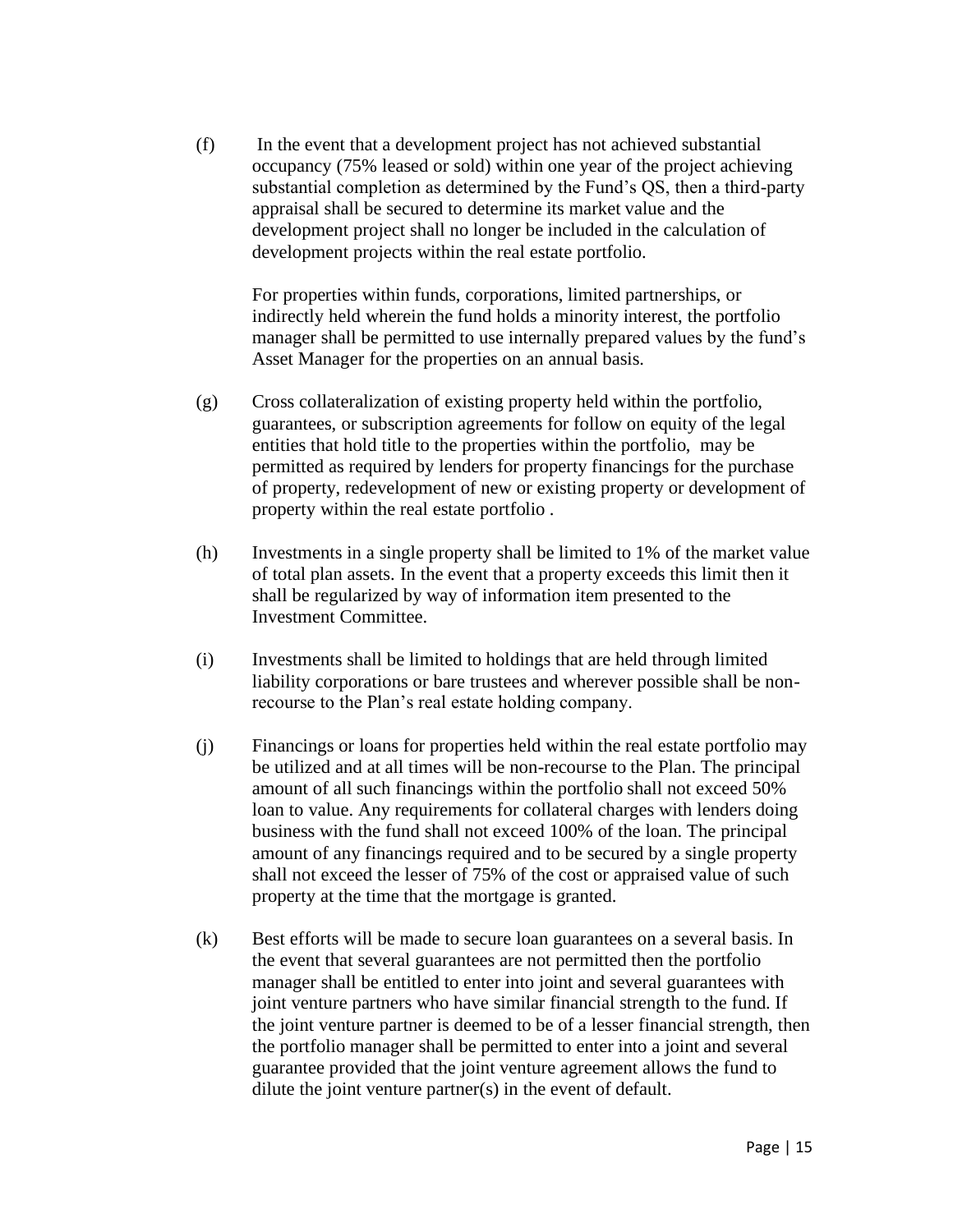- (l) Development projects shall not exceed 25% of the market value of the real estate portfolio as a whole.
- (m) Non-Canadian holdings shall not exceed 25% of the market value of the real estate portfolio as a whole.
- (n) A qualified independent appraiser shall appraise each income producing property at least every 3 years.
- (o) Whenever possible best efforts shall be made to undertake a replacement reserve study once every ten years for all properties that are greater than ten years of age.
- (p) The Investment Manager shall engage in third party management services for the economic and efficient operation of the Assets and use all reasonable commercial efforts to obtain a high standard of operating performance.
- (q) The Investment Manager shall, have regard to prevailing real estate market conditions, dispose of real estate suitable for sale or other disposition.
- (r) All funds and direct co-investments, which are priced in US dollars will be hedged back to Canadian dollars, following the quarter with which the investment was made.

#### 6.12 **Infrastructure**

In respect of the total infrastructure content of the Fund:

- (a) Infrastructure assets are illiquid and long-term in nature and generate stable and significant cash flows (6%-12% estimated yields).
- (b) Infrastructure investing generally involves direct investments in inflation sensitive assets that are monopolistic or have significant barriers to entry, have inelastic demand for services and usually have pricing and/or service levels that may be regulated by a government regulatory body.
- (c) Infrastructure will not comprise more than 12% of the market value of the Fund measured at the time of any investment in an Infrastructure asset.
- (d) Investments in infrastructure assets can be made in a diversified fund or by investing directly in assets by co-investing with partners.
- (e) Excluding an investment in a Fund or Limited Partnership, no single investment in an infrastructure asset will represent more than 1% of the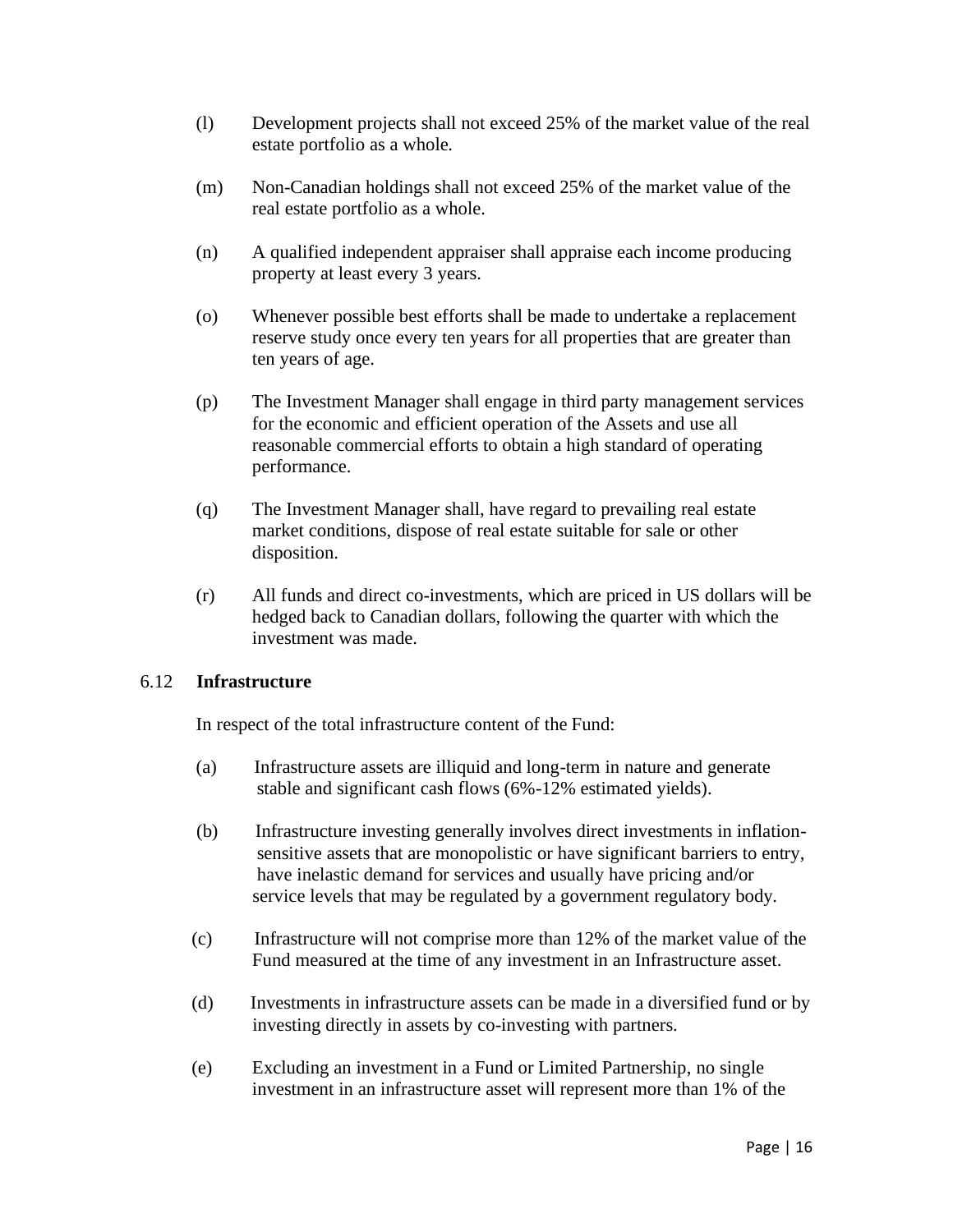market value of the Fund measured at the time of the investment in such infrastructure asset unless approved by the Investment Committee.

6.13 Investments may be made in the above asset classes either directly, or by holding units of pooled, segregated or mutual funds, or other investment funds, investing in one or more of the asset classes. The Board shall monitor, or cause to be monitored, the contents of such pooled or other investment funds in which the Fund holds an investment for their degree of compliance with the policies and principles in this Policy, and may make or cause to be made such changes in their choice of pooled or other investment funds as are deemed appropriate to meet the objectives of this Policy.

# **SECTION 7 – VALUATION OF INVESTMENTS**

**All investments are valued as per the Civil Service Superannuation Fund Investment Asset Valuation Policy dated December 10, 2020. The following is an excerpt from that Policy:**

# **I. Fixed Income Investments**

- a. Short-term investments are valued at cost, which approximates market and shortterm equivalents are valued at market by independent sources;
- b. Bonds and debentures shall be valued at market by independent sources;
- c. Index-linked mortgages are valued at amortized cost, which approximates fair value.

#### **III. Equity Investments**

- a. Publicly traded equities shall be recorded at market prices as listed on the appropriate recognized stock exchange;
- b. Pooled equity funds are valued at market by the external manager based on the fair value of the underlying assets;
- c. Stock splits shall be regarded as a purchase (or sale in the case of a reverse split) of additional shares at no cost
- d. Stock dividends shall be regarded as a purchase of additional shares at a cost as reported by the custodian, and shall increase the number of shares held in the investment;
- e. Investments in convertible securities, stock warrants, stock options and rights shall be classified as the underlying type of security.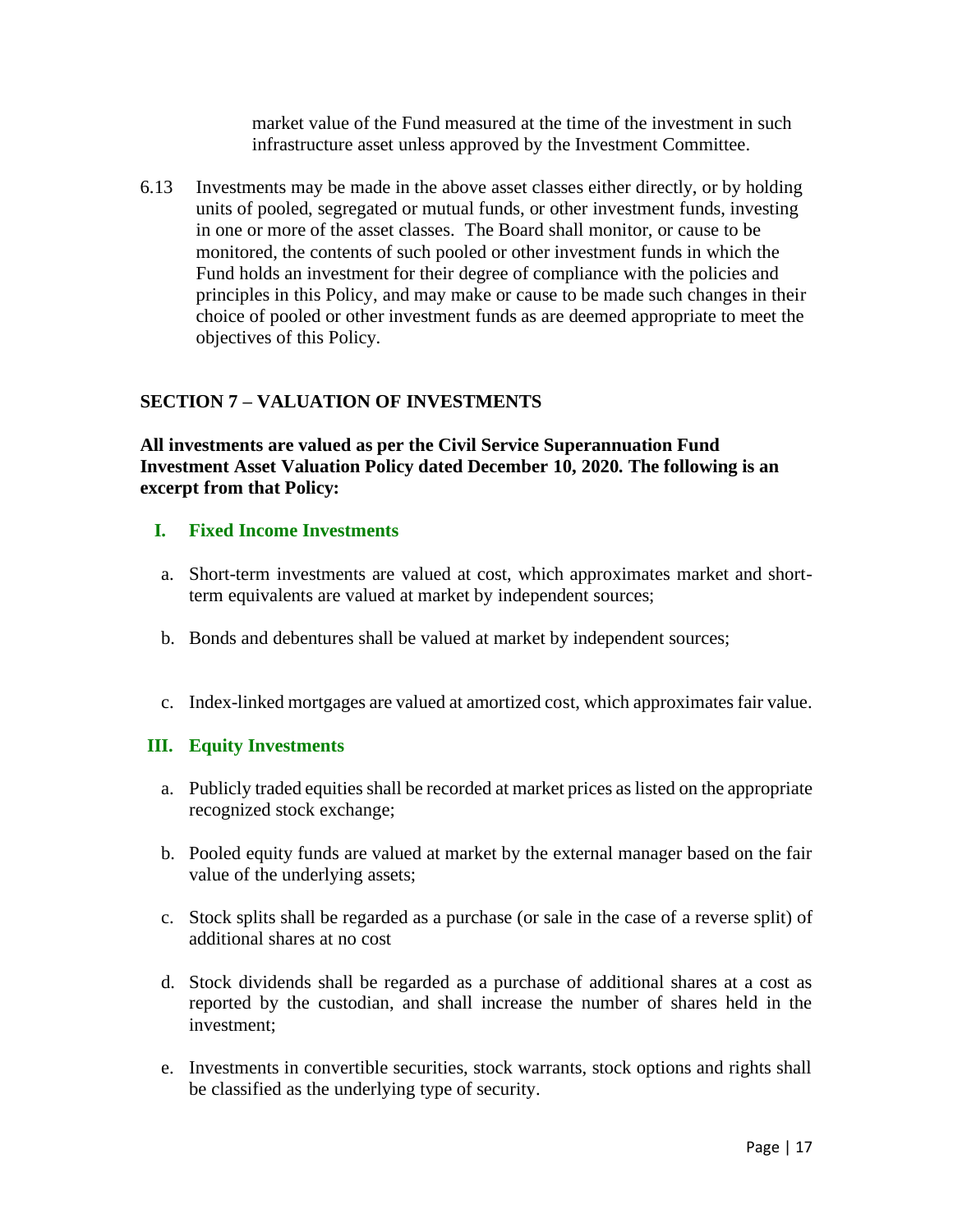#### **IV. Other Investments**

- a. Real estate investments are valued at the most recent appraisals or external manager's valuations of the underlying properties;
- b. Petroleum and natural gas shares are valued based upon the discounted present value of proven petroleum and natural gas reserve information provided by external managers or are reflected at cost until such information is made available.
- c. Venture capital, Infrastructure, and Private credit investments through Funds and Limited Partnerships are based on values established by the external managers or at cost where no valuation has been prepared. All Funds and Limited Partnerships and the corresponding valuations are audited annually. All co-investment valuations follow the valuations of the Fund or Limited Partnership that the co-investment resides with.

#### **V. Foreign Currency Translation**

- a. The fair value of investments denominated in foreign currencies shall be translated into Canadian dollars at the exchange rate in effect at year end and the resulting change shall be included in the change in fair value of investments (unrealized gains or losses);
- b. Revenue and expense transactions shall be translated into Canadian dollars at the exchange rate prevailing on the dates of the transactions (except for any foreign currency translation related to the acquisition of investments) and are included in investment income or change in fair value of investments (realized gains or losses) or administrative expenses at the translated amounts.

#### **SECTION 8 – INVESTMENT MANAGER STRUCTURE**

- 8.1 Competent professional internal or external investment Manager(s) shall be appointed by the Board, on the recommendation of the Investment Committee, when satisfied as to their suitability and competence to act as agents for the Fund. The Investment Committee, with the concurrence of the Board, shall also make any Manager changes from time to time as are deemed in the best interest of the Fund and its beneficiaries. To be considered for appointment, an external investment Manager should have a suitable investment approach, demonstrated financial stability, low turnover of personnel, capacity to undertake the account, performance record of at least two years and relevant experience and expertise.
- 8.2 Assets of the Fund shall be allocated by the Investment Committee among the Managers in a structure considered appropriate to implement the overall Fund asset allocation in accordance with this Policy. With each Manager (including any internal manager on staff with the Board), the Investment Committee shall approve a set of guidelines (the "Mandate") within which the Manager is expected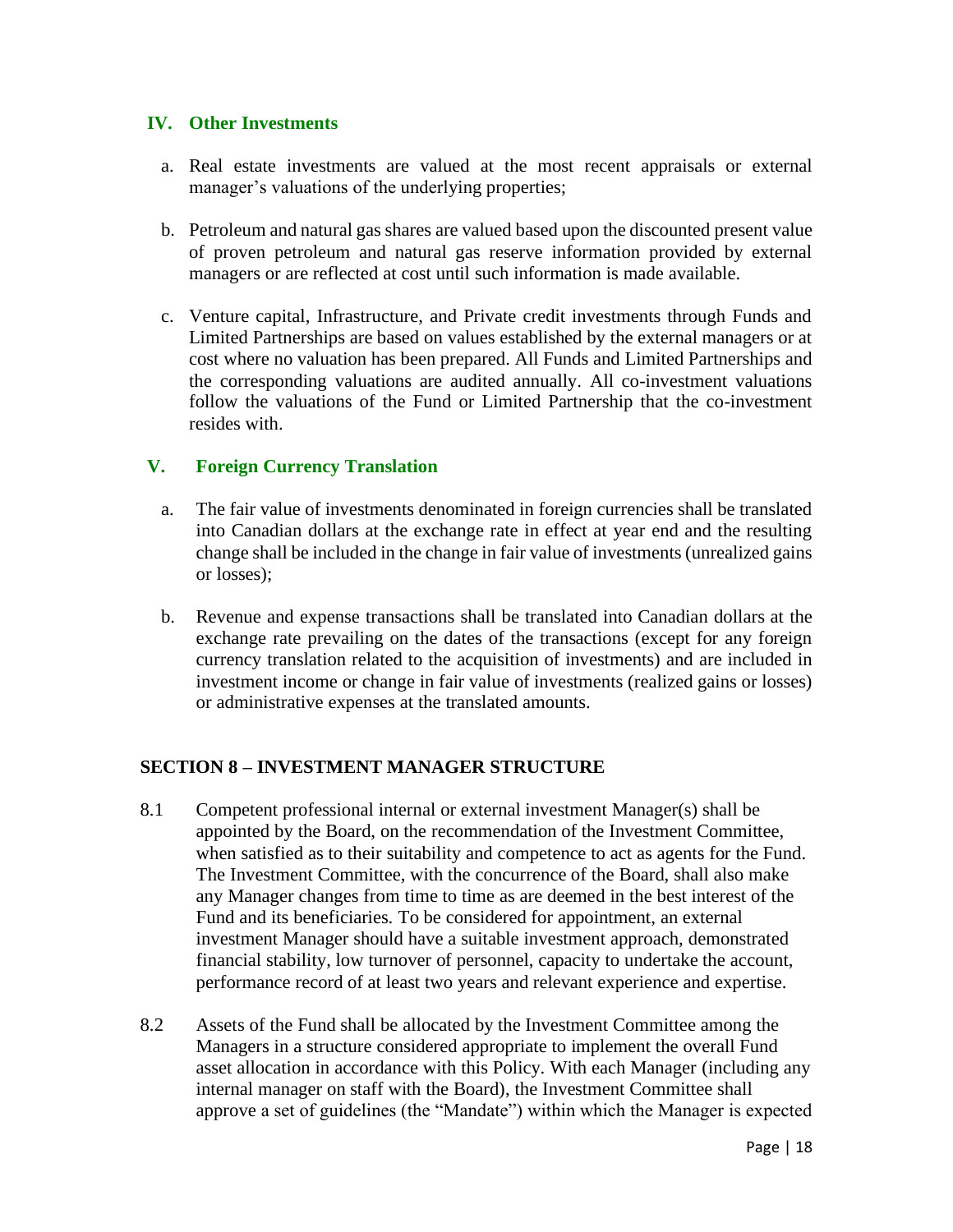to operate, including discretion limits, diversification and quality standards, and performance expectations, and the Manager will be required to agree to such Mandate The Investment Committee shall ensure that the diversification requirements in each Manager's Mandate, in combination with the amount of assets allocated to each Manager, are consistent with the Policy in respect of the Fund as a whole. As such, to the extent that there is a conflict between a Manager's Mandate and this Policy, the Manager shall be expected to adhere to the Mandate.

#### **SECTION 9 – CONFLICTS OF INTEREST AND RELATED PARTY TRANSACTIONS**

- 9.1 A conflict of interest, whether actual or perceived, is defined for the purposes of this Policy as any event in which a participating employer, the Board, an employee of the participating employer, any Manager or delegate, the custodian, or any other related party of the Board, may benefit materially from knowledge of, participation in, or by virtue of, an investment decision or holding of the Fund, or in respect of any aspect of the administration of the Plan by the Board. The Board adopts the definition of "related party" in the PBSR Investment Regulations.
- 9.2 Should a conflict of interest arise, the party in the actual or perceived conflict, or any person who becomes aware of a conflict of interest situation, shall immediately disclose the conflict to the Fund administrator. Any such party will thereafter abstain from decision-making with respect to the area of conflict, and a written record of the conflict shall be maintained by the Board.
- 9.3 No part of the Fund shall be loaned to or invested in the securities of (a) any employee of the Board or of a participating employer (b) any Board member (c), or any legal person owned or controlled by any of the aforementioned, ; (d) any other related party of the Board; or (e) any person that ceased to be a related party of the Board less than 12 months prior to the proposed loan or investment

The Board will also not enter into any transaction related to the administration of the Fund or the Fund with any related party unless: (i) it is under terms and conditions that are not less favourable to the Fund than market terms and conditions, and it does not involve the making of loans to, or investments in, the related party; or (ii) the value of the transaction (or of all transactions if there is more than one) with such related party is immaterial to the Plan.

- 9.4 The Board will also not enter into any transaction related to the administration of the Plan or the Fund with any related party unless: (i) it is under terms and conditions that are not less favourable to the Plan than market terms and conditions, and it does not involve the making of loans to, or investments in, the related party; or (ii) the value of the transaction (or of all transactions if there is more than one) with such related party is immaterial to the Plan.
- 9.5 The Board has adopted a Professional Conduct Policy dated January 2004 regarding conflicts of interest and related party transactions. The Professional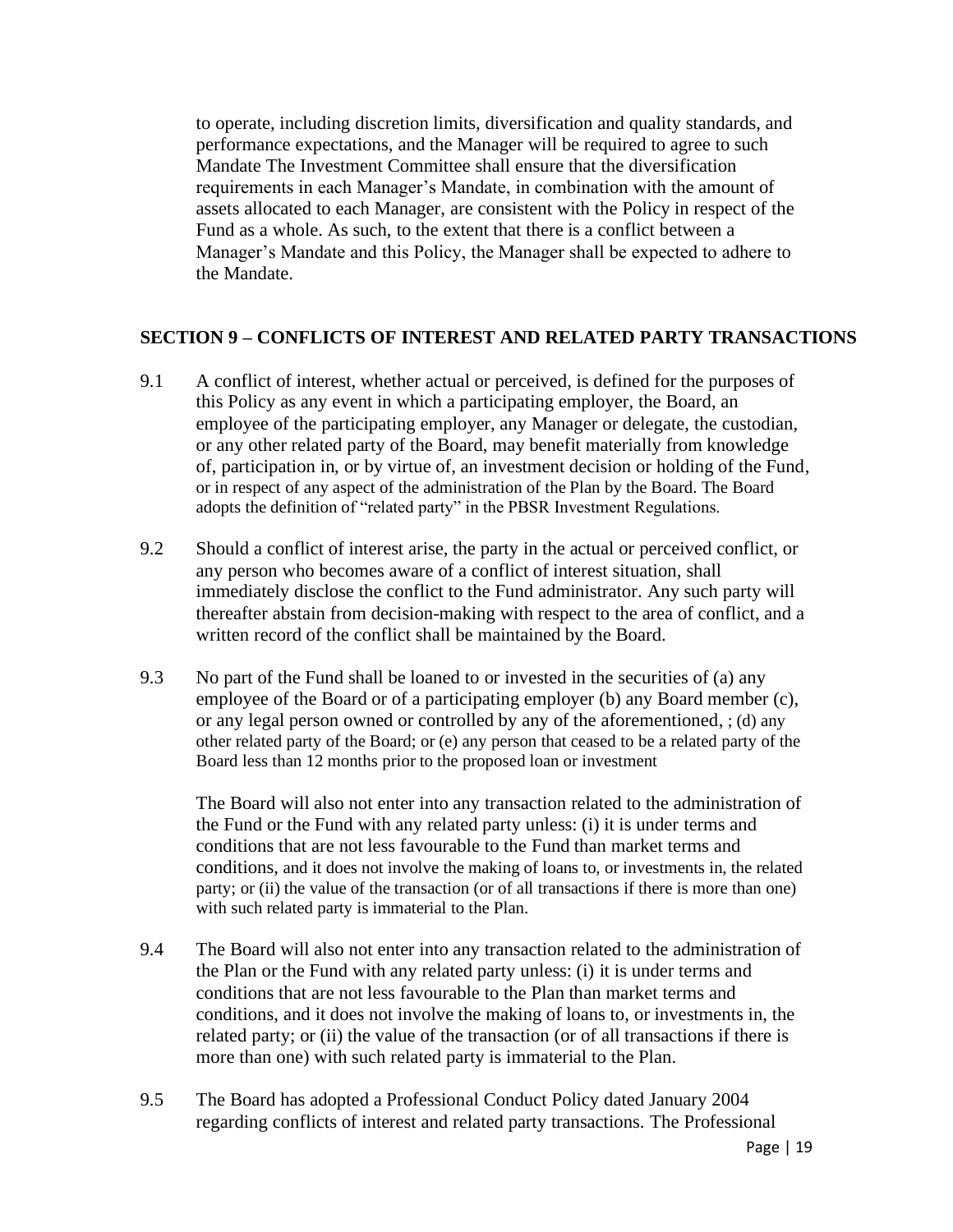Conduct Policy, as well as this Policy, shall be applicable to all of the Board's staff (including in the Investment Division) as well as all external Managers appointed by the Investment Committee. In addition, the Code of Ethics and Standards of Professional Conduct adopted by the CFA Institute shall be expected to apply to all professional staff of the Investment Division and all such external Managers.

9.6 The Board has adopted a 2004 Conflict of Interest and Standard of Conduct Guidelines for Members of the Investment Committee ("Guidelines"). Each member of the Investment Committee is bound by the Guidelines.

# **SECTION 10 – MONITORING**

- 10.1 The Investment Committee shall meet at least quarterly to:
	- (a) review the assets and transactions and new cash flow of the Fund including a review of (i) exposures to any single corporation, investee or investment; (ii) exposures to groups of associated corporations, investees or investments, (iii) equity holdings; (iv) bond holdings by rating, and (v) investments in default
	- (b) review the current economic outlook and investment plans of the Managers, including to review for compliance with Mandates;
	- (c) review the current asset mix of the Fund and take any action necessary to ensure compliance with this Policy, and
	- (d) receive and consider statistics on the investment performance of the Fund.
- 10.2 The Investment Committee shall monitor the performance of each Manager (both on staff and external to the Board. Such monitoring shall include, but not be limited to, meetings approximately once every two years and ongoing evaluation of performance relative to standards appropriate to the Manager's Mandate. The Chief Investment Officer shall meet with each Manager on a more frequent basis and provide an evaluation to the Investment Committee. The Investment Committee shall also monitor the stability of each Manager, turnover of personnel, consistency of style, discipline in portfolio construction, and record of service.
- 10.3 Items requiring specific Investment Committee approvals are as follows:
	- (a) money market list
- (c) Private (non-public) investments, except when the size of the investment is less than \$50 million (USD), in which case, prior approval will not be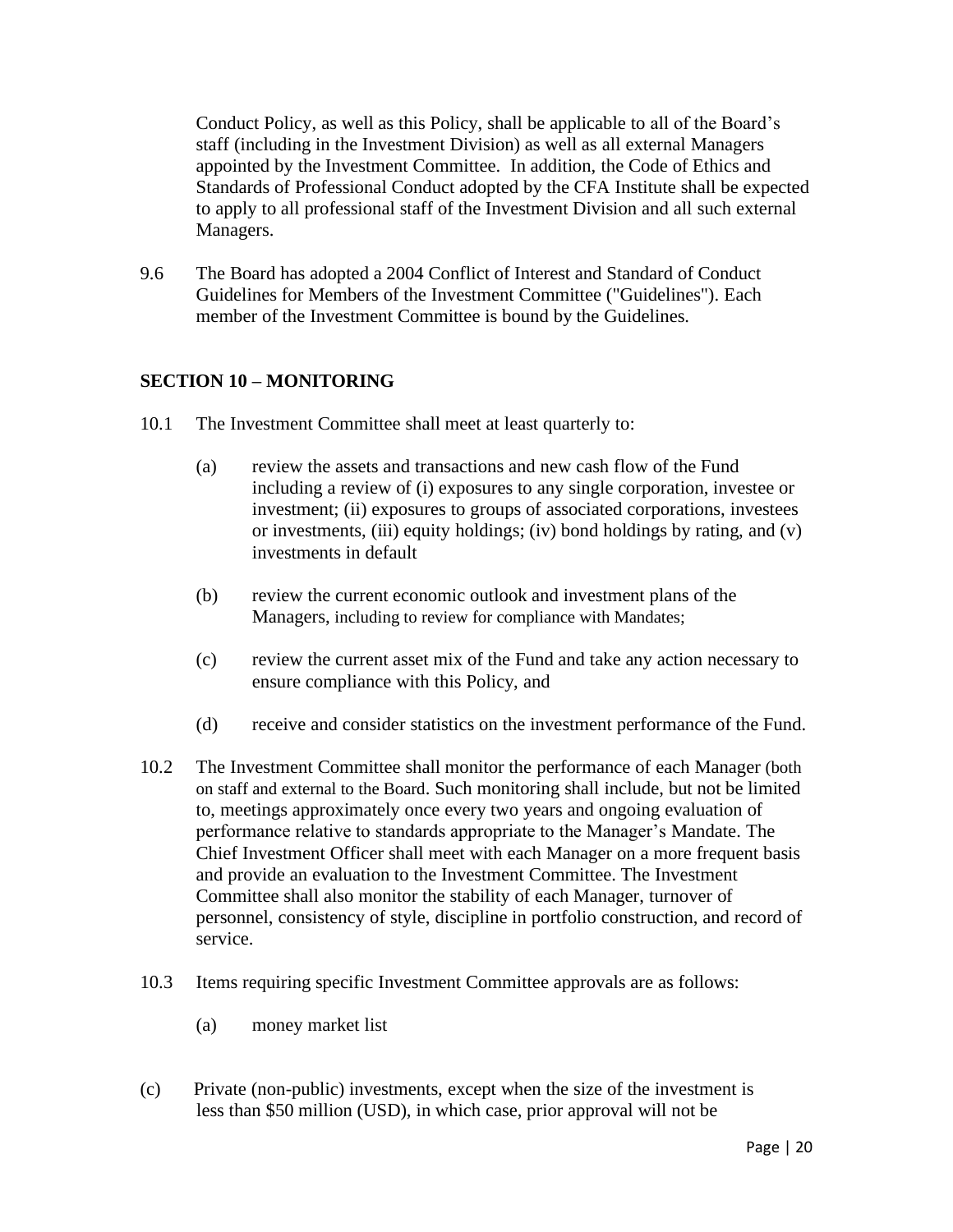required. A summary of all of these additional capital fundings, however, is required to be submitted to the Investment Committee as information.

# **SECTION 11 – LOANS AND BORROWING**

- 11.1 No part of the Fund shall be loaned to any individual or related party unless the loan complies with Section 9 of this Policy.
- 11.2 The Chief Investment Officer and external Managers responsible for investment decisions shall assess the solvency of borrowers and adequacy of collateral for loans by reference to published credit ratings and by their own analysis. The analysis should include all material factors relevant to assess the ability of the borrower to repay the loan, to discharge interest obligations on the specified payment dates and to survive periods of financial adversity. New investments may not be made in debt obligations of an issuer in default of such obligations, or in arrears of principal or interest.
- 11.3 The Board shall not borrow money, and the Board shall not pledge or otherwise encumber any of the Fund's assets, except (i) to the extent that temporary overdrafts occur in the normal course of day-to-day portfolio management. (ii) the CIO and Internal Managers may use Repurchase Agreements, as it directly relates to cash management decisions related to a currency risk program, subject to constraints outlined and defined in Clause 4.2 and (iii) in the context of an approved securities lending program (see clause 11.4).
- 11.4 The Fund's custodian can loan Fund securities in accordance with a securities lending program and agreements with the custodian approved by the Board and with relevant legislation. The Board will periodically assess the securities lending program and the revenues received by the Fund to determine if the securities lending program should continue.

#### **SECTION 12 – VOTING RIGHTS**

- 12.1 The responsibility for exercising and directing voting rights acquired through the Fund's investments shall normally be delegated to the Chief Investment Officer and external Managers, who shall at all-time act prudently and in the best interest of the Fund and its beneficiaries. The Board adopted a Proxy Voting Policy and Guidelines in December/2013 to provide direction as to how it approaches voting and proxies for companies in which it is invested. These Guidelines are reviewed periodically by the Investment Committee. Each external Manager shall provide a copy of its proxy voting policy to the Board.
- 12.2 The Chief Investment Officer shall advise the Investment Committee and the Board and provide details when: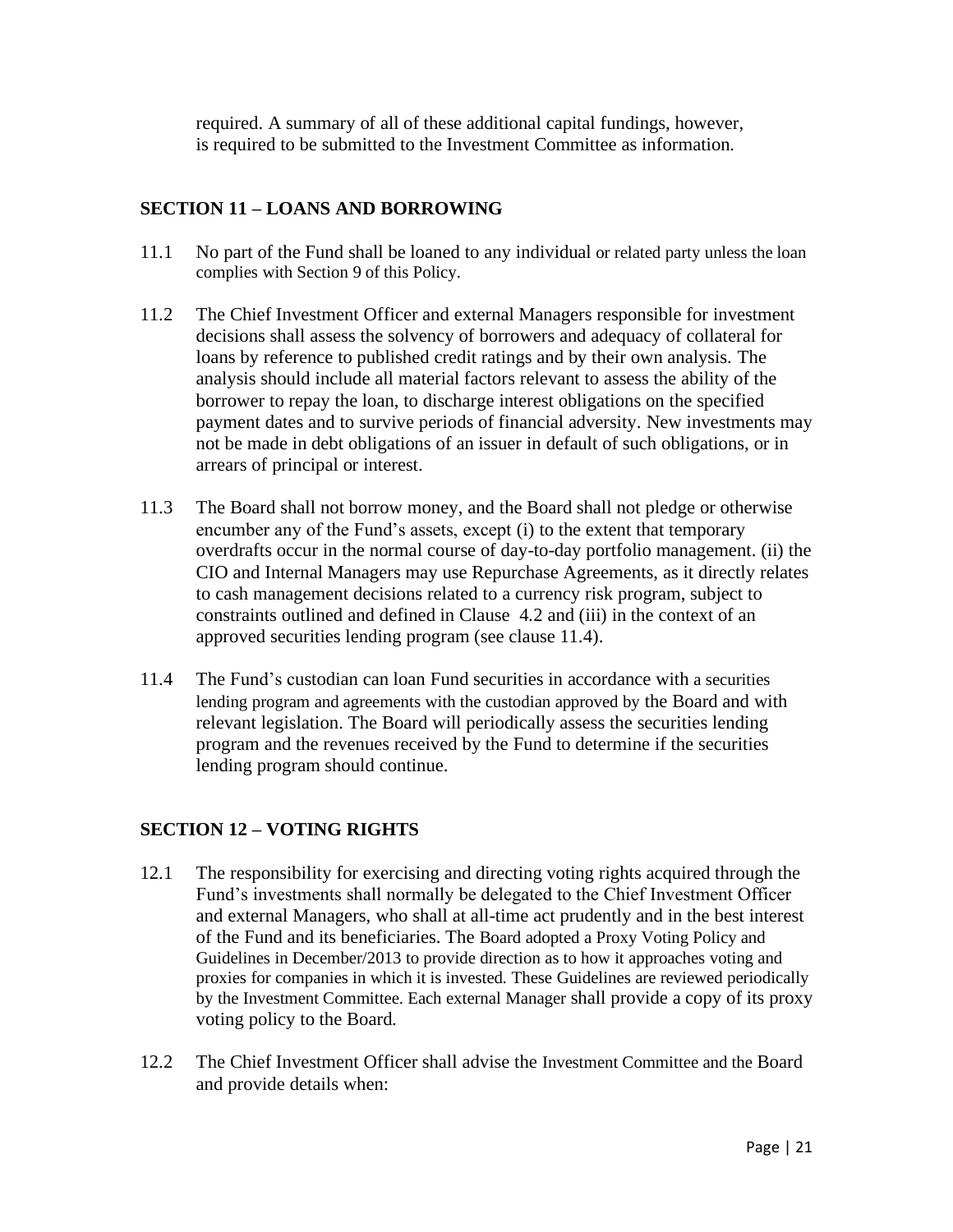- (a) the vote will be exercised contrary to the recommendation of the management of the company that issued the stock
- (b) the vote is related to anti-takeover charter and bylaw amendments or shareholder rights
- (c) the vote is related to a contentious and/or controversial issue
- (d) the voting rights have been sub-delegated by the Chief Investment Officer or external Manager.
- 12.3 The Board reserves the right on the recommendation of the Investment Committee to direct, or override, the voting decisions if in its view such action is in the best interests of the Fund.
- 12.4 It is recognized, however, that the above constraints and policy on voting rights are not enforceable to the extent that the Fund is invested in pooled funds. Nevertheless, a pooled fund manager is expected to advise the Board if a breach of policy is likely to occur or has occurred.

# **SECTION 13 – POLICY AND MANAGER STRUCTURE REVIEW**

- 13.1 This Policy shall be reviewed by the Board at least annually, but otherwise whenever a change is deemed by the Board to be necessary or advisable. Such review and reasons for a review shall take into account:
	- (a) a material change in the benefits provided by the Plan
	- (b) significant revisions to the expected long-term trade-off between risk and reward on key asset classes, normally dependent upon basic economic/political/social factors
	- (c) a major change in the actuarial calculation basis, the liability distributions, or the cash flows
	- (d) a significant shift in the financial risk tolerance of participating employers
	- (e) shortcomings of the Policy that emerge in its practical application
	- (f) changes in applicable legislation.
- 13.2 The structure of the Investment Division and of the Board's external Managers shall be reviewed by the Board at least annually, but otherwise whenever a major change is necessary. Such review and reasons for a review shall take into account: